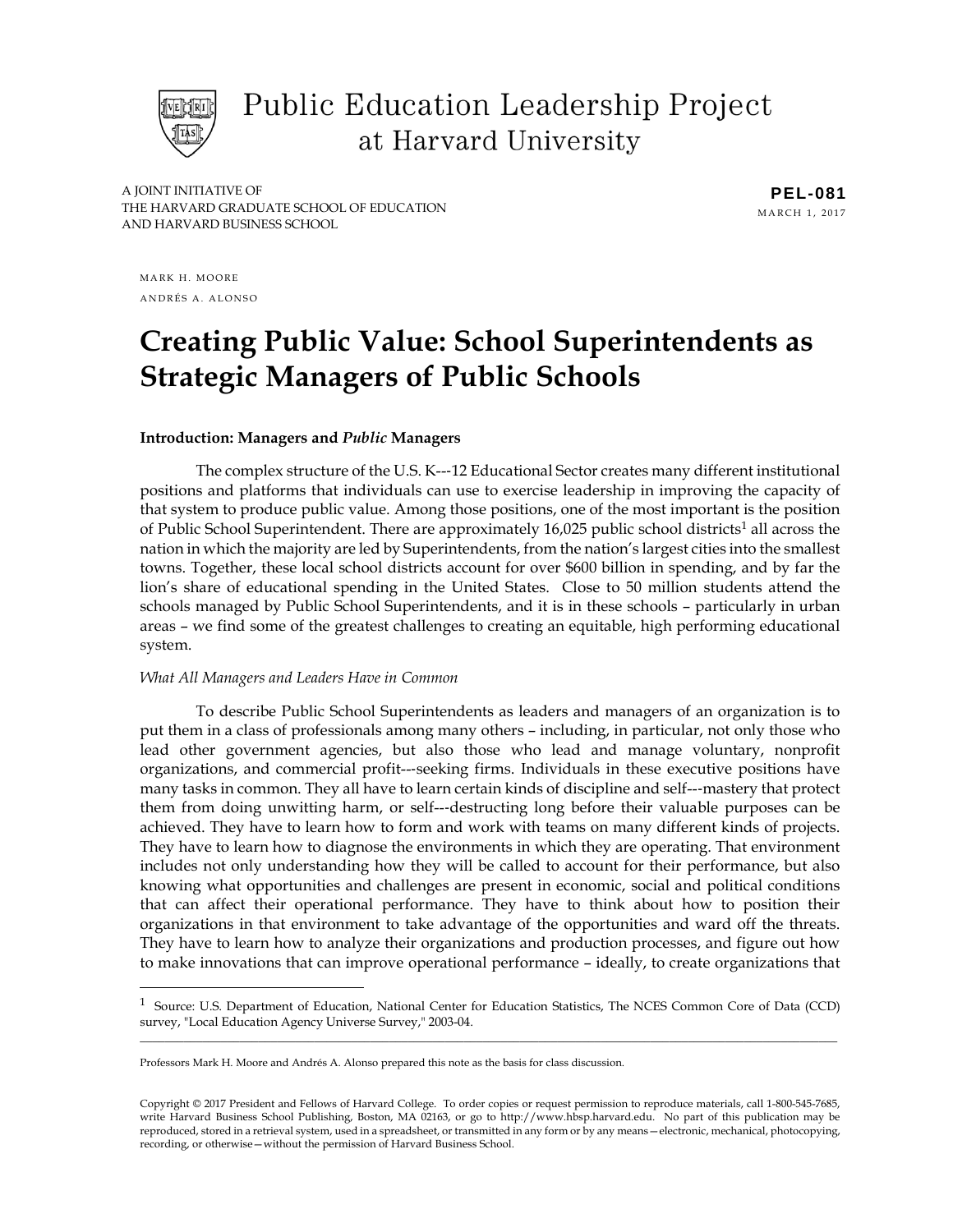can learn on their own without them having to be the only source of value---creating innovative ideas. They have to be able to find and mobilize the resources they need to make the investments they have to make to sustain the organization's value-creating activities in the future. This is what it means to be a leader and manager of an established producing organization in any sector.

Public School Superintendents belong in this club because they are granted significant executive powers. As the chief executive of the local school district, Public School Superintendents' responsibilities include:

- **defining and articulating the main purposes** (public value) and priorities of the educational system;
- **creating the structures and processes** through which the mid--‐level managers and leaders in the system will be delegated authority and called to account for their performance;
- **encouraging the development and deciding on what curriculum and pedagogy** that will be used to educate students within the system;
- **recruiting, developing, evaluating and retaining** principals and teachers for the district;
- **allocating financial resources** across the varied activities and purposes of the school;
- **establishing the disciplinary processes** that will govern student conduct;
- **developing and using performance measurement systems** that capture the degree to which the district is achieving its valued purposes;
- **creating internal culture and core values** to animate and guide the work of the district;
- **building legitimacy and support in the external political environment** to ensure a flow of financial resources necessary to sustain an excellent educational program, and to mobilize operational support from parents and community in the difficult task of educating students;

It is these executive functions, concentrated in the Office of Superintendent, that enable Public School Superintendents to exercise significant influence over the conduct and performance of the local public schools. It is changes and innovations in these systems designed to improve performance that will be the mark of the Superintendent's leadership.

# *Public School Superintendents as Public Managers*

One can and should see Public School Superintendents as one of a class of leaders and managers, and therefore draw on the general literature on leadership and management for guidance in how best to do the job. But it is very important to keep in mind that Public School Superintendents belong to a special subset of all leaders and managers: They are *public* managers and leaders using collectively owned assets to achieve publicly defined goals. This does not change everything about being a leader and a manager, but it does change many things.

We will develop the concept of what it means to be a public manager more fully below. For now, it is enough to point to three critical features of their institutional position that make their job different from other kinds of executives (particularly executives of commercial firms):

• First, they use publicly owned assets (specifically, the power of the state, and tax dollars) to achieve their goals.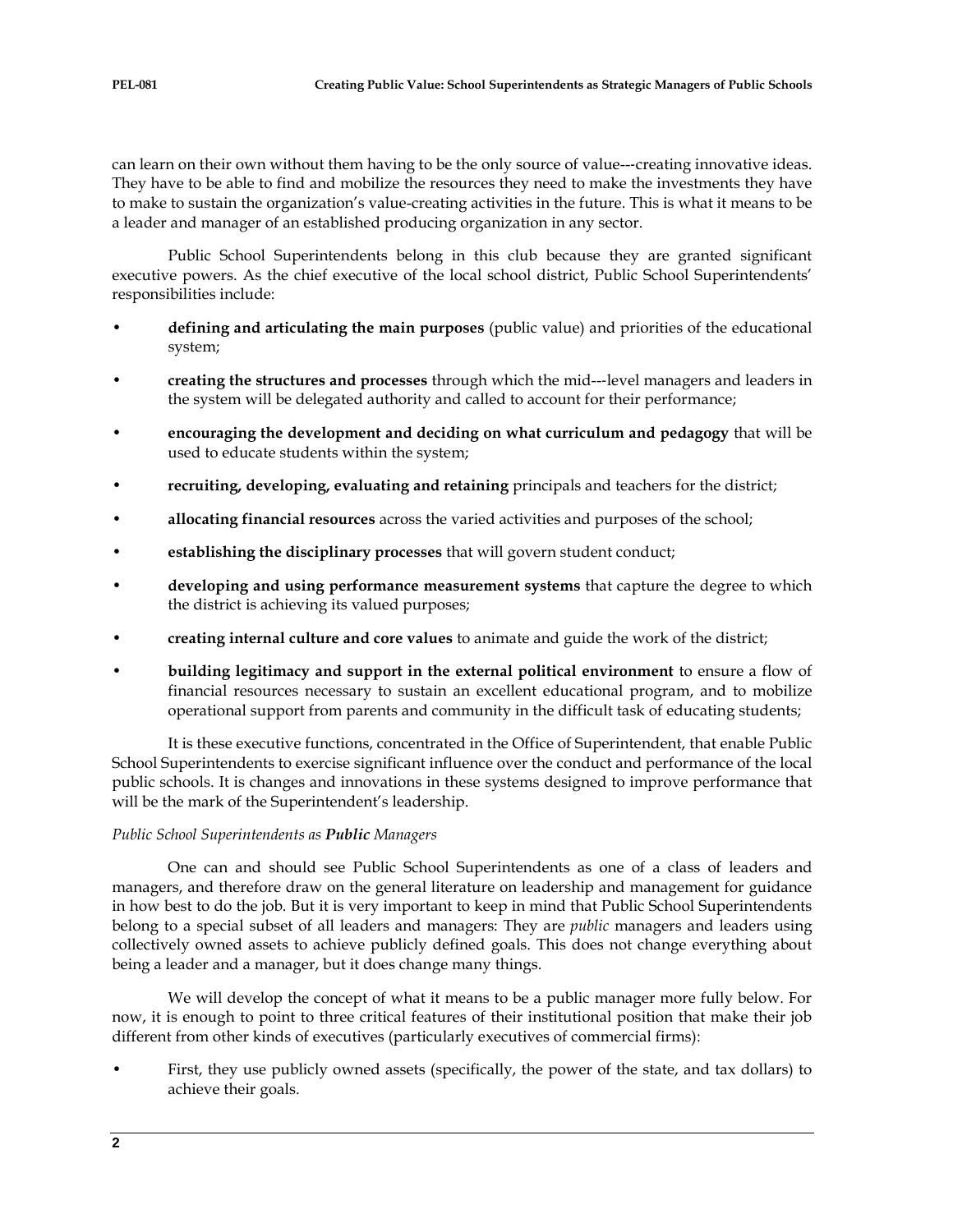- Second, they seek to achieve goals set by a public that defines collectively valued outcomes.
- Third, they are accountable to the public and their elected representatives through the messy processes of democratic governance.

The important implications of this for the way that they have to do their work include the following:

- Because they are using collectively owned assets granted to them by the community as a whole, the important arbiter of the value they produce is the community that gives them the money and authority they need to operate – not so much the clients who benefit from the enterprise.
- Because the community wants to produce social outcomes which are not easily measured in terms of revenues earned by the sale of products and services to willing customers, they cannot rely as much on financial measures to evaluate their performance (though they will be evaluated and called to account for staying within authorized spending limits).
- Because they use the authority of the state to raise and spend tax money, to obligate children to attend school, and to decide who should be provided with special assistance and how or who is allowed to stay in school, they are responsible for using the assets entrusted to them fairly and justly as well as efficiently and effectively.
- Because many stakeholders think they have the right to call them to account for performance on particular dimensions of value of concern to them, they face a relatively anarchic rather than a coherent system of accountability. This requires them to deal with demands for accountability that come at them from many different directions with no clear priority among the competing accountability agents, or the interests and values that are the foci of their concerns.

To understand fully the strategic potential of these key positions in the K--‐12 educational system, we will look more closely at:

- The public assets they can deploy;
- The public purposes and values they can seek to achieve;
- The sources of legitimacy and financial support they can mobilize and tap;
- The operational capacities they can develop and deploy.

We begin our review with the assets given to School Superintendents to educate children in their communities.

# **Public Assets Deployed by Public Managers**

As a formal matter, the Public School Superintendent controls the public assets that are committed to delivering educational services to children, parents, taxpayers and citizens in a given political jurisdiction/ community. Those assets are of four different types.

# *Public Funds*

The most obvious asset is money that comes to the Public School Superintendent to be spent for educational purposes. This money comes mostly in the form of state and local taxes, as well as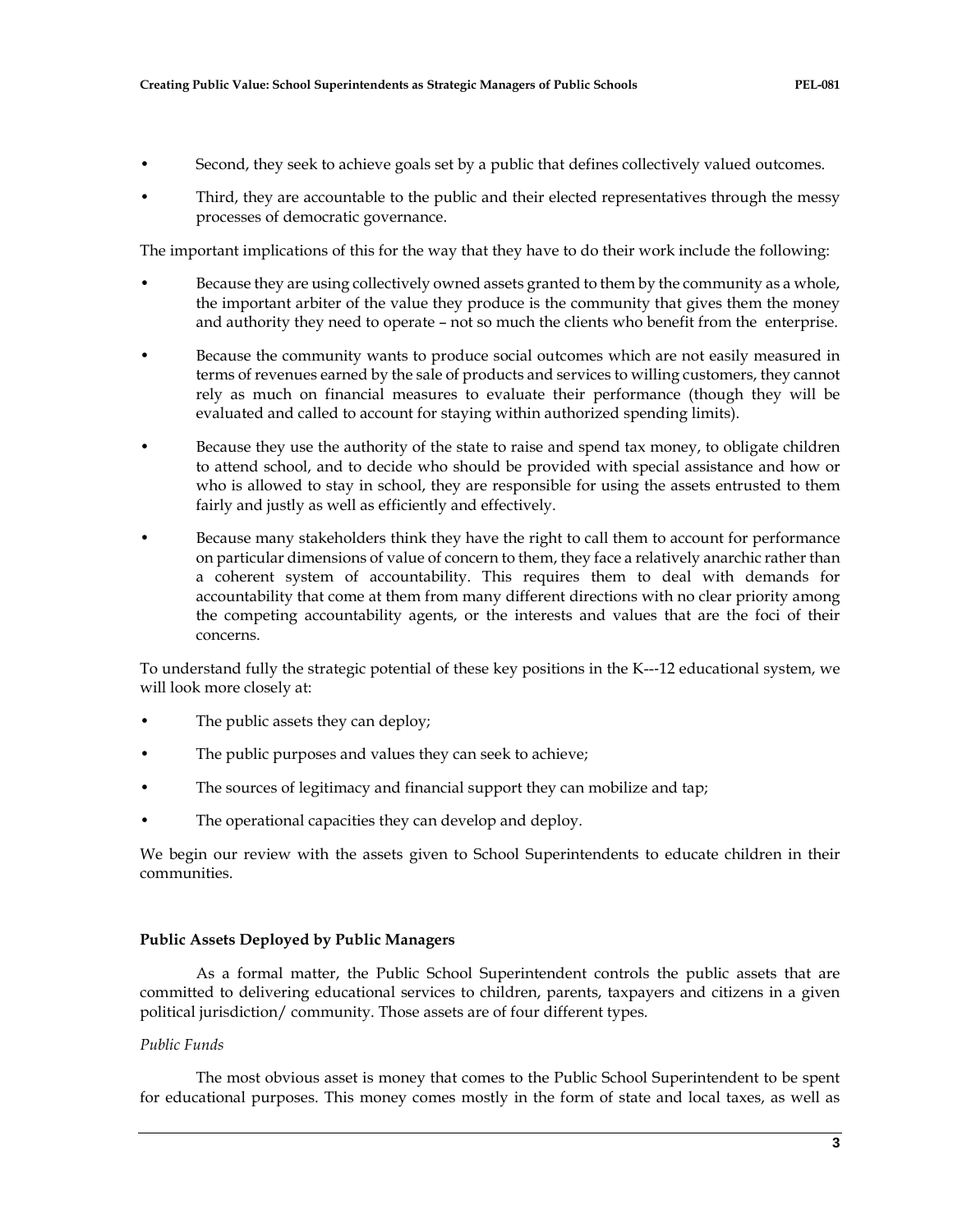federal grants. The amount of money available to the Public School Superintendent to spend varies as a function of general economic conditions, but also as a matter of state and local political choice about taxation in general, or increases and decreases in specific educational taxes, or the allocations of public funds to school activities. The amount of money available to schools, as well as its distribution among schools, is also shaped by state constitutions that make access to high quality educational services for all children a right as well as an obligation. One of the frustrating features of being a Public School Superintendent is that the amount of money provided to schools does not necessarily relate to the performance of the schools. The fact that money can be spent for poor as well as for excellent performance tends to reduce the incentives for sustained excellent performance, and to provide less funding for the pursuit of excellence.

#### *Public Authority*

The second, much less obvious but very important asset controlled by Public School Superintendents is the authority of the state. Indeed, one could reasonably say that this is the most fundamental asset used by Public School Superintendents for without the use of public authority, there would be no money to spend. As noted above, most of the money used by Public School Superintendents is tax dollars raised through the power of the state and the local authority to tax its citizens to accomplish public purposes. But school systems public authority in at least three other ways as well.

First, as a matter of law, all children are required to attend school, and all parents are required to provide for the education of their children. This obligation usually aligns so naturally with a parent's natural desire to provide care for their children, and the convenience and value of sending their children to a publicly supported school, that we do not have to exercise this authority very much. Most parents (but perhaps fewer children) will happily and enthusiastically do their duty without being forced to do so. But in some cases it does prove necessary to insist on this public duty as well as take advantage of a natural private desire. The most notable example here is in the enforcement of truancy laws.

Second, authority can be used to maintain order in the schools – not only to ensure the safety of children (and teachers), but also to ensure an environment in which all students can learn. Again, schools and the teachers who staff them can take advantage of the efforts that parents make to teach their children right conduct, and they learn methods of "classroom management" that enable order to be maintained with a light touch and lots of voluntary compliance. But it is important to note that real authority lies behind their efforts to exploit and develop norms of orderly conduct in the classroom. Concerns about police in classrooms or disciplinary procedures that create a "school to prison pipeline" represent unusual but important public concerns about how public authority is being used in schools.

Third, and perhaps most importantly, authority can be used to ration access to the public schools. While public schools are open to all, children can be suspended, or transferred to new schools, or put into special programs if they behave in ways that impede the safety or learning of other students. Public schools may also be closed if there are financial or performance reasons to do so. Zoning regulations and rules of choice also serve to ration access to public schools.

It is somewhat painful to talk about the use of authority in public school systems since we would like to think of education as a valued service rather an onerous duty, and to hope that everyone will enter into the educational process with a great deal of enthusiasm and hope. And, for the most part that is the case. So, we might just decide to forget about the use of authority by the school system.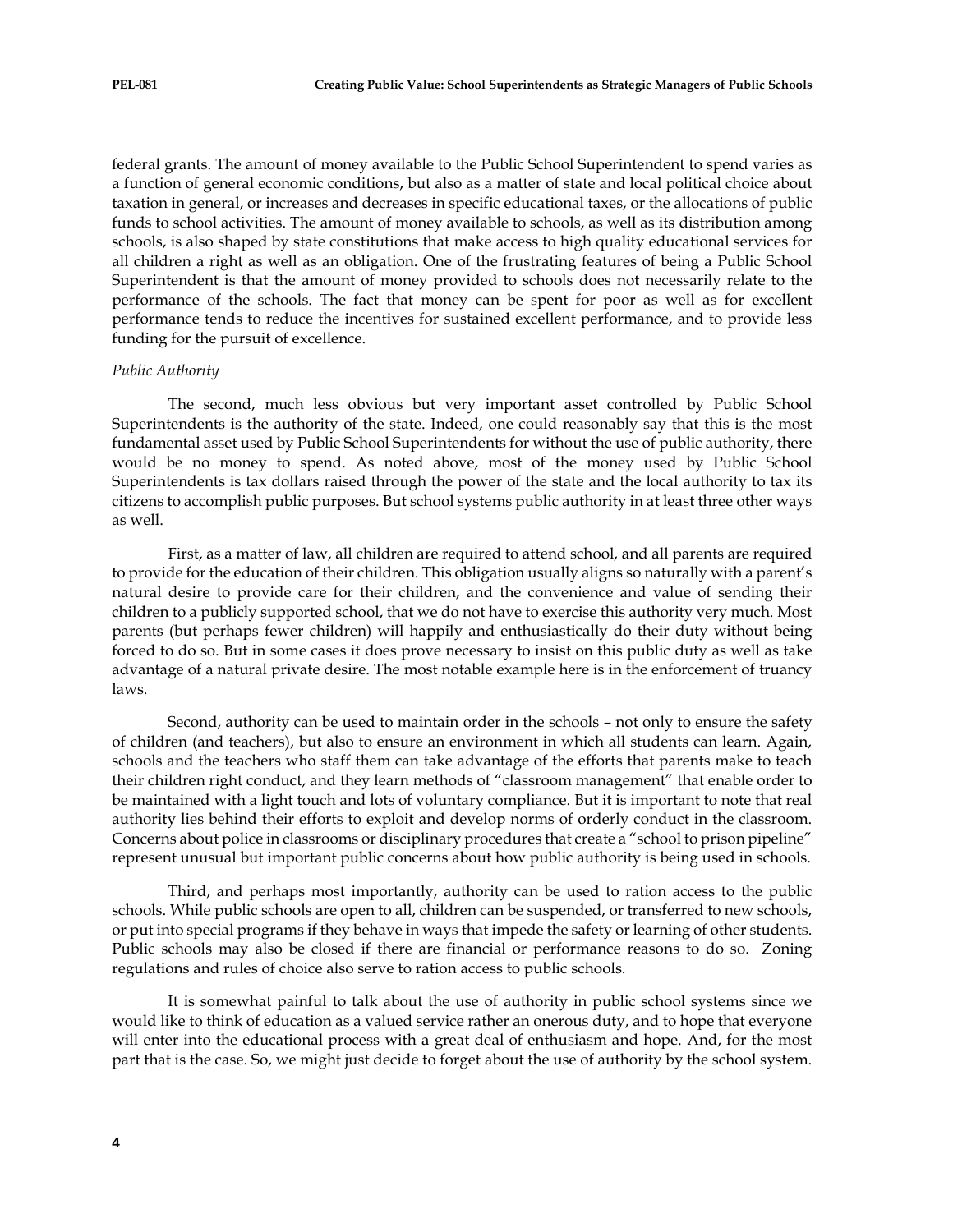But there is at least one important reason to keep in mind that public authority is being used in the schools as well as public money. It is simply this: in a liberal democracy, as a moral, legal, and political matter, the authority of the state cannot be used legitimately unless its use advances the general welfare of the society, and is consistent with a broad set of individual rights. Obligations cannot be imposed willy-nilly. They have to meet the test of public benefit as well as protection or advancement of individual rights and liberty.

An important consequence of the use of authority by the schools (as well as the use of dollars raised by taxation) is that public schools have to act fairly and justly, and to advance an idea of justice in the wider society as well as simply be efficient and effective in the use of dollars entrusted to them. In effect, the use of public authority introduces a different philosophical/normative framework to be used in both the guidance and evaluation of public educational activity. That activity is not only charged with imposing duties on children and parents to participate in educational activities, but also to protect rights to high quality education for all, and to work towards just educational outcomes as well as the equitable delivery of high quality educational services.

So, while the use of authority imposes some burdens on parents and students, it also imposes burdens on the society as a whole to provide for the education of its children. The law protects the rights of children to education, as well as imposes burdens on others to provide it.

#### *Human Capital and Tacit Knowledge of the Workforce*

A third asset available to Public School Superintendents is the quality of the staff currently employed by the public school system, and the tacit and explicit knowledge embedded in this group about how to produce educational results. As a practical matter, most Public School Superintendents would think of this asset first, since it is that critical asset which they will have to rely upon to produce whatever results they are going to achieve. It is third on this list for an analytic reason that may be more theoretically than practically important.

As a theoretical matter, both money and authority are more fungible. One can move money from one purpose to another with the stroke of a budget adjustment. One can move authority from one purpose to another with a shift in the policy manual.

We can all be reasonably skeptical about the power of those strokes of the pen to actually change much in how much and what kinds of services are actually delivered in classrooms and other educational settings in a given community. It is one thing to invest in a new set of technologies to support teaching, or a new classroom or building, or even some new training processes or new faculty. It is quite another to engage existing faculty and principles in a process that causes them to change their practices. It is one thing to write new job descriptions and new procedures to be used in classrooms. It is quite another to persuade experienced principals and teachers to change the practices that they have relied upon to help them survive, accomplish their goals, and give meaning to their lives. So, while in principle it might be possible to shift uses of money and authority in new policy decisions, in practice ensuring that these changes in policy actually produce any change or improvement at the classroom level, or across all the classrooms of a jurisdiction, is a much chancier idea.

The simple fact is that every Public School Superintendent inherits a faculty that he or she depends on to produce the desired results. That staff usually represents more than 75% of the costs of the operation, and its performance is absolutely essential to the success of the school system. If the inherited stock of human capital is highly skilled in teaching, powerfully motivated to get the most from each child, resourceful and energetic in innovating and adapting their methods of instruction to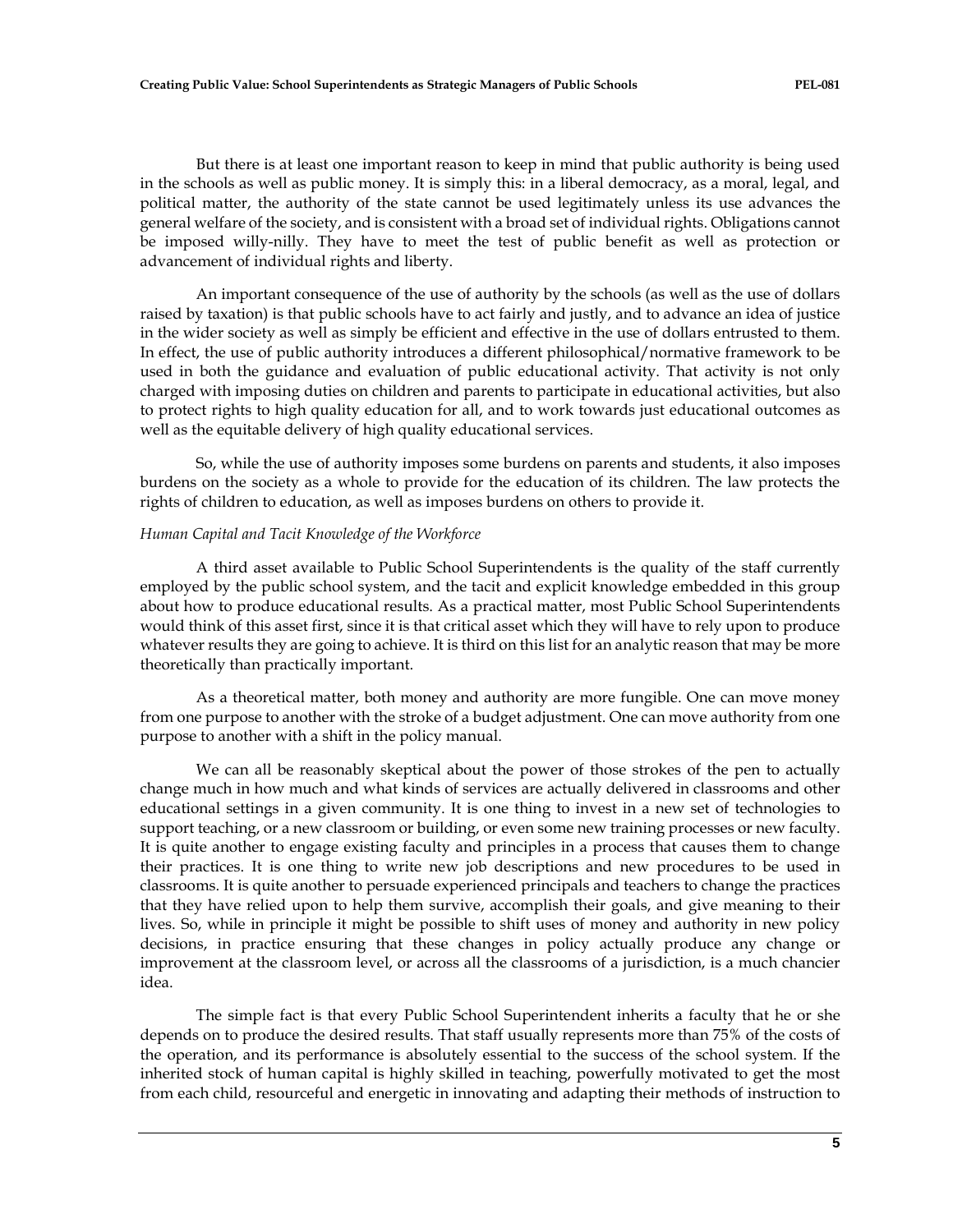meet new demands, the faculty can be an enormous asset – leveraging the use of money and authority into valuable educational outcomes. If, however, the staff is unqualified, or burnt out, or set in their ways, then the existing staff can become a drag on future performance. Whatever the situation in the present, much of the variance in performance in the future will depend critically on how quickly the capability, motivation, and culture of the teaching staff can be improved. Yet, changing the current cultures often run up against legal, political, and moral obligations to existing staff that make rapid change very difficult.

#### *Public Spirit: Public, Community, and Parental Support for Education*

The least visible but potentially the greatest asset that Public School Superintendents have to work with is the enthusiasm that the citizens, residents, taxpayers, and parents in their communities have for the educational enterprise, and how much they are prepared to do to support that effort financially, politically and operationally. It is often hard to know how much public spirit resides in a community, and how important educational results are to the individuals within that community until there is some kind of crisis that causes individuals to pay attention to education and take a position. This can happen when a community proposes to take out a bond to support school financing, or when violence erupts in a school, or even when a school asks parents to attend school meetings to discuss different matters. But the amount of such social and political enthusiasm and support for educational purposes can be decisive in terms of the Public School Superintendent's ability to do his or her job, and therefore an important object of managerial concern.

In assessing the amount and kind of public support a Public School Superintendent has available for the doing of his or her job, it is important to recognize that, broadly speaking, there are two different kinds of support required, and that these kinds of support are found in overlapping, but somewhat different groups. On one hand, Public School Superintendents need *political* support to ensure a continuing flow of money and authority to the schools they are managing. They may also need this kind of support to be able to engage and gain some influence over the employees of the Public School System. This kind of support tends to come from elected officials, interest groups, the media, and individuals in their roles as citizens, voters and taxpayers.

On the other hand, they need *operational* support in the day to day efforts to educate students. Public School Superintendents know only too well that the educational processes that produce learning and academic achievement among students don't start or stop at the schoolhouse door. Students come to school with many different educational endowments, and the work within the schools will be supported or undermined by influence that adults and peers in the community exercise during off--school hours. This support comes principally from individuals in their role as parents and caretakers of the students who can support or undermine the educational effort being made in the schools. But it can also come from other parts of the community such as youth groups, or community merchants who might support field activities or internship programs that helped students understand the relevance of their education, and from the strength of the community of which they are a part.

The external operational support for the education of children can also come from other local government agencies. The local public libraries and parks and recreation departments can take some of the burden of engaging children in productive activities in after school hours. The local health department can play a valuable or problematic role both in providing care to students, and in promoting good health and nutritional practices among the students. The local police can play a valuable or problematic role in creating safety, security, and discipline within the schools, to say nothing of managing the traffic problems that arise at the beginning and end of the school day, or insuring safe passage to schools. And so on. It has become a cliché to say that it takes a village to raise a child; in another, more prosaic parlance, one might rightly say that it takes a network of capacity and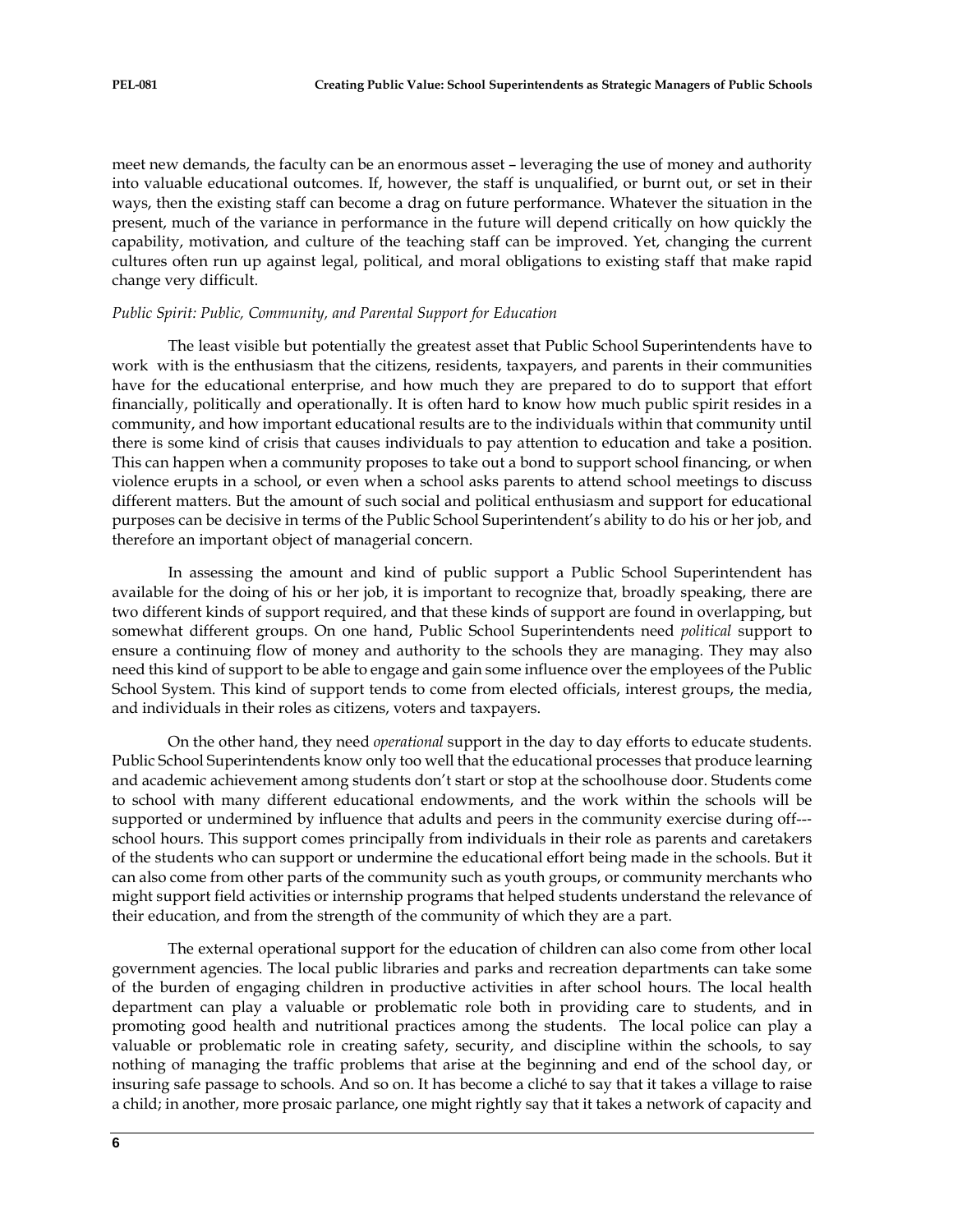social capital, including both parents and other local government agencies to advance the education of a community's children.

As in the case of the staff, Superintendents can be fortunate or not with respect to the initial level of public support that greets them when they take office. In some circumstances, the high level of community political support and parental operational support will virtually guarantee that the school will have enough resources to provide a quality education, and that the efforts of the teachers will be leveraged by the efforts of parents. In other circumstances, the Public School Superintendent can encounter a community that struggles to provide capacity to support the educational process or has lost confidence in public schools as a way to provide education for their children.

In neither case are Public School Superintendents powerless to advance their cause. In the case that the Superintendents inherit strong public support for education, the challenge is both to maintain that public support, and channel this energy into strong, innovative performance. In the case that Superintendents inherit less public support, they will need to do more political and social engagement work to mobilize the support they need. In such cases, there is nearly always an untapped potential somewhere in the community that a skilled Superintendent may find a way to tap, creating a kind of "force multiplier" for whatever he or she is able to accomplish with the schools that he or she directly runs or indirectly supervises. It is these managerial efforts that transform the "luck" he or she had in their initial appointment into the skill and capacity they demonstrate as public leaders of an important public enterprise.

Public School Superintendents astute enough to recognize that they are depending on contributions from parents and other government agencies to achieve their educational objectives and are therefore committed to doing what they can to support these partnerships, will soon find that their "partners" often want something in exchange for their cooperation. That something will often be the support of the educational system in helping them produce what they are trying to achieve. In the case of parents, this may include such things as convenience, access to schools and teachers, special programs in arts or athletics, concerns about bullying that need to be allayed, and so on. In the case of other government agencies, these aims may include the school's help in achieving goals that were assigned to them: e.g. reductions in criminal offending, improved health, and vital public spaces in which individuals can congregate in social and civic activities. This interest in these different objectives may or may not demand significant changes in the school's ordinary activities. Even when schools are rigorously pursuing their specific educational objectives, they are often producing effects that can register favorably on the goals that other agencies are pursuing.

It is in this sense that schools might usefully see themselves as community institutions, engaging many citizens and agencies in the production of many valuable public purposes, not just education. If Public School Superintendents make the strategic choice to see district schools in this wider frame of community and other public organizations and if they act to pursue the opportunities they then perceive, then it should be clear that an additional political role is added to their job description. They have to act outside the boundaries of their formal authority over district schools, to embrace partnerships with parents and with other government agencies. Because they are acting outside the boundary of formal authority, they will be particularly reliant on their capacities for forms of political leadership that focus on shared values and cooperative agreements about how such values should be pursued. The networks created and engaged through these efforts are social and political rather than hierarchical and bureaucratic, and they have to be managed as such.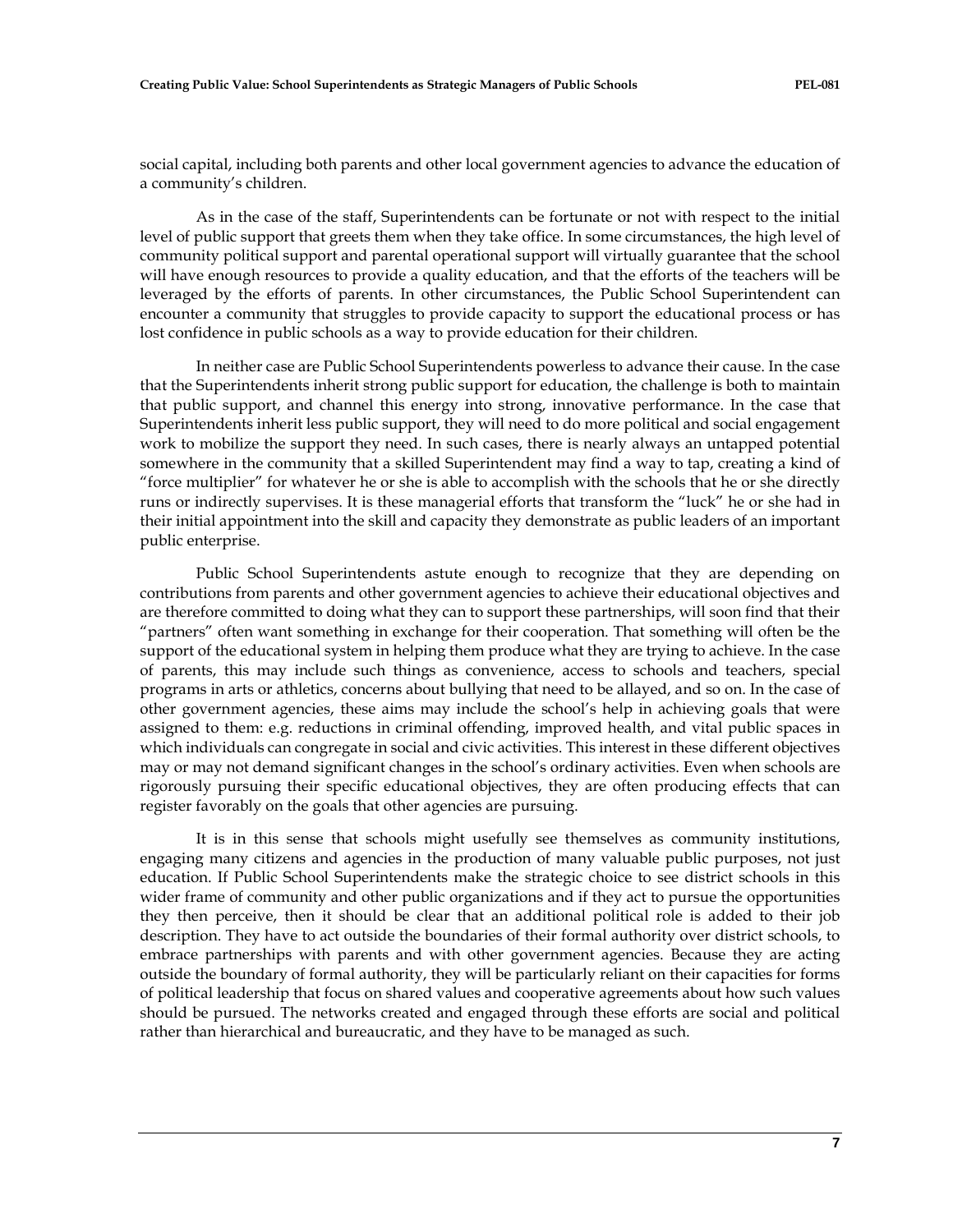## **Public Purposes and Public Value**

The fundamental task of any executive or manager who has been entrusted with a stock of public assets is to do what he or she can to maximize the public value that can be produced from the skillful utilization of those assets. That is what it means to be a manager: to have the fiduciary responsibility to employ assets entrusted to you to create value. A key question, of course, is what constitutes the values that a manager seeks to produce.

## *A Bottom Line for Public School Superintendents?*

In the case of for profit managers, the fiduciary responsibility is to deploy resources to maximize long term shareholder wealth. That goal is accomplished by continuously adapting the products and processes of service and producing organizations to fit the market environments in which they are operating, and produce a stream of profits from one year to the next. They generate profits partly by generating increased revenues through the increased sale of products and services, but also by reducing the costs of production.

Public School Superintendents, too, are expected to find ways to deploy their assets to maximize the long run return for their shareholders in the form of a future stream of valued results that more than cover the costs of production. But because they are *public* managers using the collectively owned assets of the state, much changes in the way they have to think about their purposes.

- For one thing, their shareholders are not private investors, free to sell of their share in an enterprise if they don't like what is being done in their name. They are, instead, citizens, residents, and taxpayers who are bound together in a government from which they can escape only by moving to another jurisdiction.
- Moreover, their purposes the way that they have to think about the net and gross value of the enterprise they lead – are quite different: they are interested in achieving desired social outcomes – often represented as their mission – rather than generating revenues from paying customers above and beyond the costs of production.
- Finally, because they use public authority, and money raised by the use of public authority to produce desired results, they have to be concerned about the fair and just use of the assets entrusted to them, and the degree to which they can produce some collective idea of social justice as well as individual welfare.

These general observations have important implications for the ways that Public School Superintendents have to think about their "bottom line."

#### *Non-Financial Measures*

First, their success in creating value for citizens, residents, taxpayers, parents, and students won't necessarily be denominated in financial terms. The main reason for this is there are no fee-paying customers who decide to purchase the services of public schools using their own money to do so. There are individuals who *benefit* from the provision of the services (parents and students), but they do not pay directly for the services as customers who cannot have access to the service if they do not pay. There are others who authorize and pay for the public schools, (citizens and taxpayers), but they do not necessarily consume the particular services, and may be after some kind of value that is not fully captured by the satisfaction of those individuals who do end up using the service. They often want something more and different than the mere satisfaction of individuals who use the schools: they want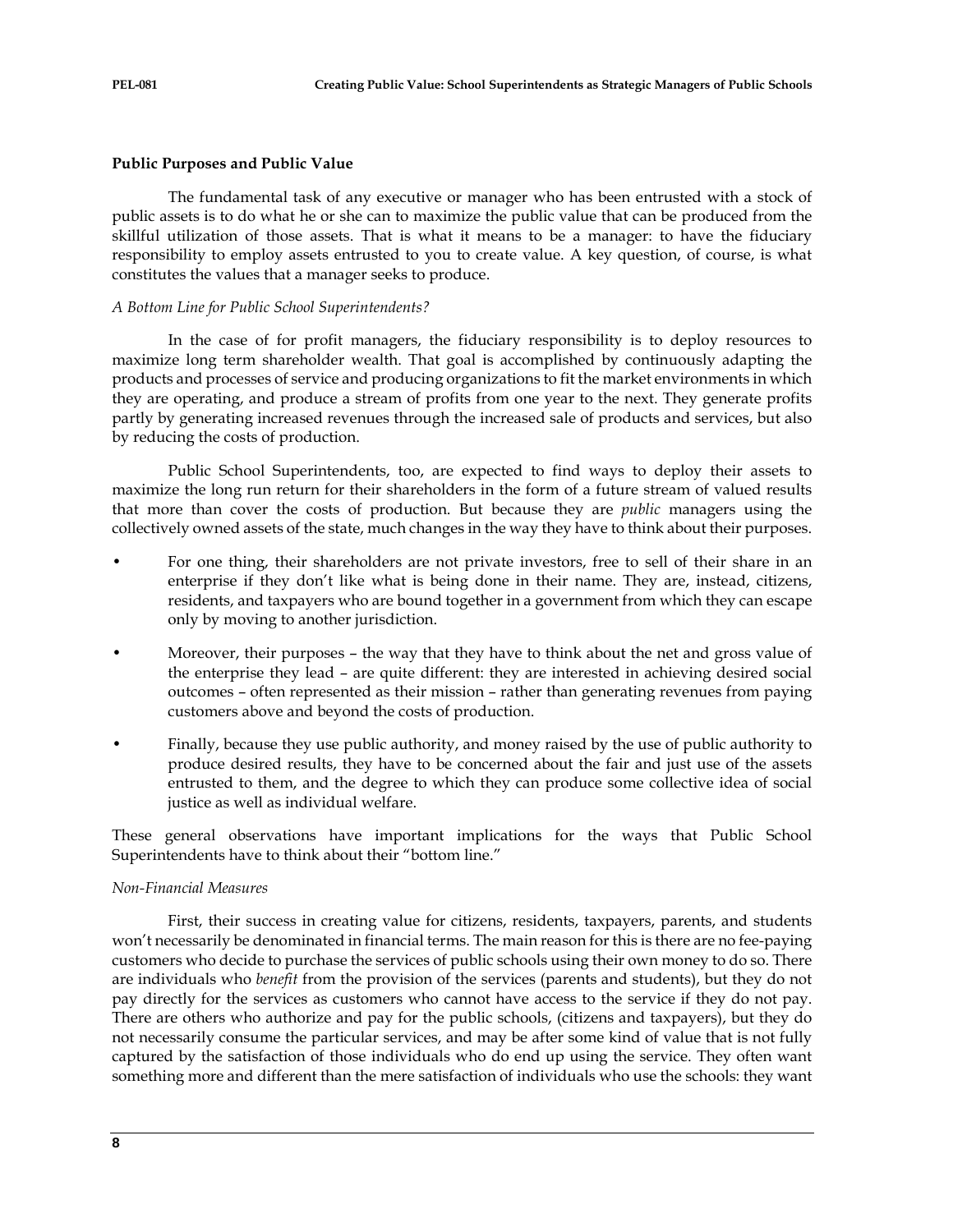total costs to be kept low, to achieve desired educational outcomes, and to live up to the promise to provide quality education to all.

Because there is no revenue stream earned from sales to individual customers, the public schools lack a relatively precise, objective measure of the financial value attached to the services they supply. Public School Superintendents know their economic costs, of course. They can capture the costs of their activities as easily as managers of commercial enterprises, and they recognize whether total costs are over budget and rising or falling. But what they do not have is a revenue number linked to voluntary purchases that can be set against the costs incurred in the production of their services.

Instead of that revenue measure, they have to describe the value of what they produce in terms of a set of socially valued effects that occur in the lives of individuals and the community as a whole as a result of their productive activities. The value produced by a public school will show up in the short run as gains in the academic and social development of children and in the longer run in the life trajectories of the students who attend the schools. It will also show up in our collective capacity to secure the kind of justice that is associated with equality of opportunity and in improvements in the overall economic prosperity, civic capacity, and justice of the polity in which we live.

#### *Social Outcomes beyond Individual Client Satisfaction*

Second, value won't lie solely in the satisfaction of the parents and students. The society has aims it is trying to achieve through the provision of a public education. That is often described as the "mission" of the public schools, or the "social outcomes" that society as a whole seeks to produce. Ideally, the mission and desired social outcomes will align fairly closely with what parents want for their children. But the collective public aspirations of citizens and taxpayers, and the individual private desires of parents and school children will almost certainly not align perfectly. Taxpayers, for example, might wish to pay less for education than parents would like. More significantly, public aims for education will likely attach to long term aggregate social conditions including overall economic prosperity, a civil society, and some conception of social justice linked to equality of opportunity. When public dollars and public authority are being deployed, the proper arbiter of the value produced by the public school system is the community as a whole acting through politics – not individuals who receive or benefit from services.

#### *Socially Valued Processes as Well as Outcomes*

Third, while many of the important values produced by a public school are defined in terms of desired social outcomes, some of the important dimensions of value used to evaluate and garner support for public school systems attach to *the way that students are treated in schools as well as the outcomes that are achieved*. For example, value is often attached to the fairness and decency with which children are treated in schools on a day to day basis. We want children to be safe on the way to school as well as in school. We want them to be in physical environments that are well maintained, clean, bright and cheerful. We want them to have nutritious food. We want them to be treated courteously by staff and other students. These processes can be seen as *instrumentally* valuable in achieving individual and social outcomes such as enhanced academic achievement. But they can also be seen as *intrinsically* valuable to citizens and clients alike. The capacity to provide public services justly and fairly is a value in itself – both for individuals, and for the society as a whole.

#### *Socially Valued Results beyond the Specific Mission of the Public Schools*

Fourth, a public school system produces many potentially valuable effects beyond its specific educational mission. Some of these effects are generated through the day to day process of instructing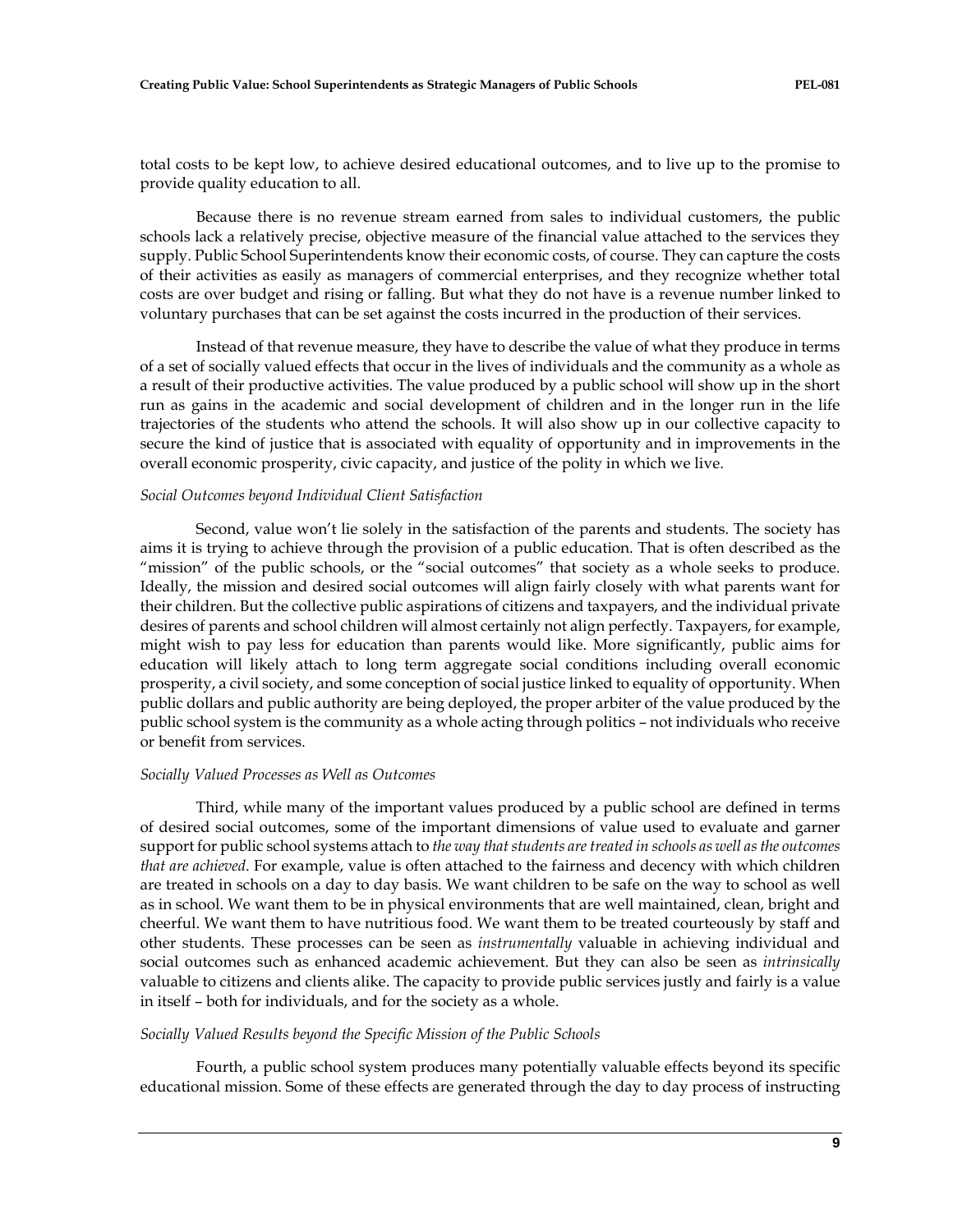students. In doing so, public schools make it possible for parents to work at tasks other than rearing their children. They create a responsibility for keeping the children safe, well nourished, and healthy. The school can provide a convenient location for making contact with and providing services to the children who attend school such as immunization against disease, or the detection of child abuse and neglect. It can also provide a rallying point, a forum for conversation, and a place where relations among parents can develop and create a kind of "social capital" in the local area that can be used for many purposes other than educational purposes.

Measures of these effects would not be included in any financial statement for the school. Nor would they necessarily be included in any set of measures that sought to define the mission of the public school, or the importance of trying to capture the degree to which schools treated students fairly, or helped to achieve greater equality and justice in the wider society. Yet, these effects might be important in both the short and the long run in improving the quality of individual and collective lives in the communities in which public schools were operating.

#### *Philosophical Theories of the Good and the Just*

The dimensions of public value outlined above are merely suggestions about the range of public values that a society might want to see produced by and reflected in the operations of its public school system. To some degree, these different concepts of value can be derived from philosophical inquiry rooted in two different normative theories, utilitarianism and deontology. Roughly speaking, utilitarianism is a normative theory that focuses on the good as both individuals and social collectives might define it. That tradition would focus on the particular dimensions of value that would be valued by individual clients such as individual academic achievement, or employment prospects for graduates, or safety and convenience in attending school. It would also focus on particular aggregate results that the society as a whole thought would benefit the society as a whole such as preparing students to be economically resourceful , or to act as good neighbors and citizens.

Deontological normative theories, in contrast, focus on the right and the just rather than good. They are concerned with what we are entitled to as a matter of right, and what we owe to one another as a matter of justice. At the individual level, those theories would focus on the *rights* of individuals to be treated fairly by private and public institutions, to have their rights protected by the state, to receive public benefits to which they are entitled, and so on. But they would also focus on the *obligations* that can reasonably be imposed on individuals living in a world where each is to some degree and in some ways, his brother's keeper. In the case of public schools, deontological values would attach to the question of whether individuals got the schooling to which they were entitled as a matter of justice, and whether parents, students, and taxpayers would accept and act in compliance with their duty to advance collectively defined educational objectives. At the collective level, those theories focus on the degree to which right relationships are successfully established in society, and ideas of justice such as equal opportunity, or racial tolerance, or the diminution of intergenerational inequality is achieved. Those theories can generate ideas of public value to be pursued by a public school system.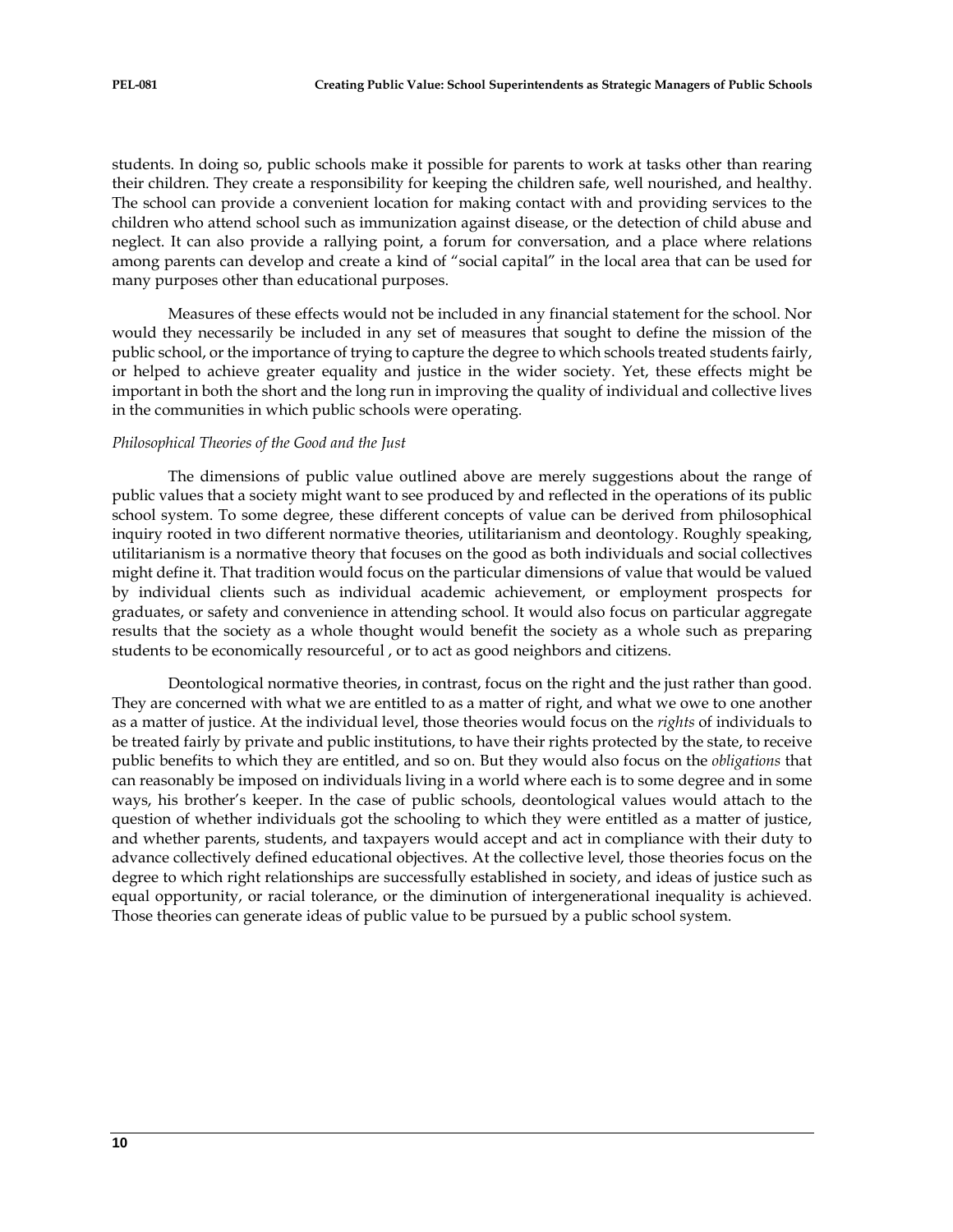**Table 1** presents some examples of values that would be associated with utilitarian and deontological ideas valued at both the individual and aggregate levels of society.

|                                                         | Valued at the Individual<br>Level                                           | Valued at the Aggregate,<br><b>Collective Level</b>                                         |
|---------------------------------------------------------|-----------------------------------------------------------------------------|---------------------------------------------------------------------------------------------|
| <b>Utilitarian Theories: Theories</b><br>of the Good    | Satisfaction of Individual<br>Desires for Material Goods and<br>Well--being | Achievement of Collectively<br>Desired Social Outcomes Such<br>as Economic Prosperity       |
| <b>Deontological Theories:</b><br>Theories of the Right | Vindication of Particular<br><b>Individual Rights</b>                       | Achievement of a Collectively<br>Desired Ideal of Justice and<br><b>Right Relationships</b> |

**Table 1: Evaluating Public Production Systems in Democratic Societies**

# *Recognizing Public Value in the Public School System*

In *Recognizing Public Value*, Moore tried to develop the concept of a *Public Value Account* that could be used to define and measure the public value being produced by public enterprises that took account (literally!) of the special character of public enterprises that used public money for public purposes. The basic idea was to set out a set of concepts that could define dimensions of value – both costs and benefits, reckoned at individual and collective levels, recognizing uses of authority as a cost. It also set out to define valuing results in terms of justice and fairness as well as in terms of efficiency and effectiveness in the satisfaction of individual desires.

There was no expectation that this framework could be immediately populated with a powerful set of measures that reliably captured a public's view of what was valuable to accomplish. But it was intended as a challenge and a prod that would encourage leaders and managers in the public sector to begin filling out this scheme with concepts, and with measures. It was also intended to help us, in doing so, become more articulate about what we could like to produce together, and begin to measure our performance so that we can see what is now possible, and how we can improve.

**Table 2** presents a "sacrificial proposal" to create a Public Value Account for a public educational system. Our goal is to use this sacrificial proposal to stimulate others to improve upon the measures, and even the concepts – though we are more committed to the concepts than to the particular measures.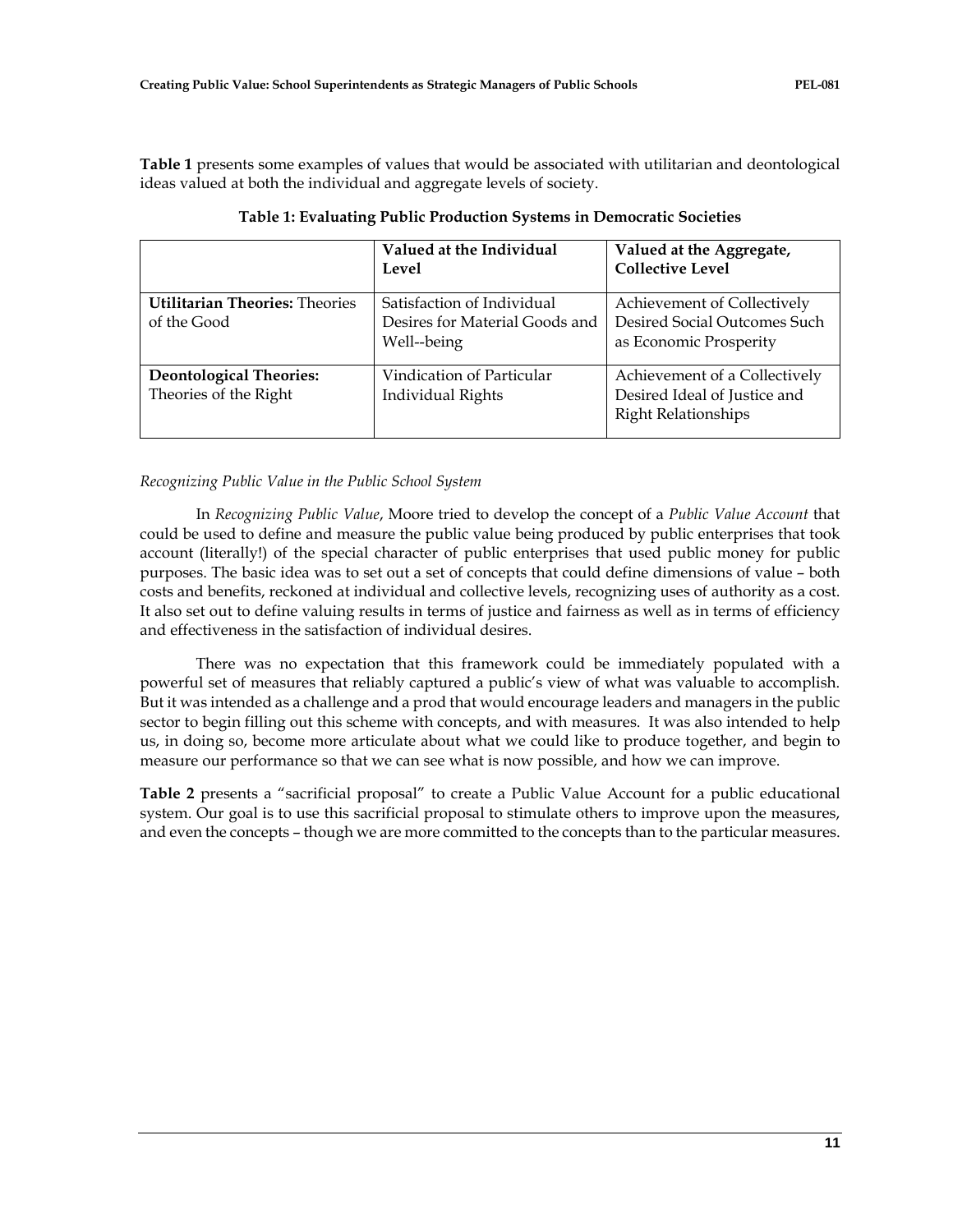| <b>Public Assets Being Used</b>                                                         | <b>Public Value Being Created</b>                                                                                                                                                      |  |  |  |
|-----------------------------------------------------------------------------------------|----------------------------------------------------------------------------------------------------------------------------------------------------------------------------------------|--|--|--|
| <b>Financial Costs</b>                                                                  | <b>Mission Accomplishment</b>                                                                                                                                                          |  |  |  |
| Tax Dollars:<br>Federal<br>State<br>Local                                               | Academic Achievement of Students:<br>Narrow<br>Academic Achievement of Students:<br><b>Broader</b><br>Social Development of Students                                                   |  |  |  |
| Grants:                                                                                 |                                                                                                                                                                                        |  |  |  |
| Government<br>Charitable                                                                | Client Satisfaction                                                                                                                                                                    |  |  |  |
| <b>Special Fees</b>                                                                     | Maintenance of School Environment<br>Safety and Health<br>Maintained in Good Repair                                                                                                    |  |  |  |
|                                                                                         | <b>Ancillary Benefits</b><br>Improved Health and Nutrition<br>Enriched Quality of Life<br>Public Support to Working Parents                                                            |  |  |  |
| Public Authority<br><b>Truancy Enforcement</b><br>Disciplinary Actions (Bullying, etc.) | Justice at Individual Level<br>Protection/Vindication of Students Rights<br>Fair Treatment of Individual Students                                                                      |  |  |  |
| Surveillance (Guns in Schools, etc.)<br>Contracts with Parents                          | Justice at Social Level<br>Elimination of Discrimination<br>Equal Access to Quality<br>Education<br>Increased Equality in Educational<br>Outcomes<br>Increased Socio/Economic Equality |  |  |  |
|                                                                                         | Increased Intergenerational Mobility                                                                                                                                                   |  |  |  |
| Public Spirit (Parents, Others)                                                         | Schools as a Source of Social Capital                                                                                                                                                  |  |  |  |
| Voluntary Contributions of Labor<br>Participation in School Governance                  |                                                                                                                                                                                        |  |  |  |

Many would like to believe that the construction of this measurement system is an objective, technical task. Indeed, many of the philosophers working in the traditions we defined above are working very hard to establish such normative principles and their applications to concrete circumstances as objectively required. It is also true that many individuals choose to embrace one or more of the values articulated in this scheme as absolute values to which they are firmly and irrevocably committed.

But as both a normative and practical matter, a democratic polity is forced to work in a space where these values contend with one another for pre-eminence. In that world, both philosophers and individuals must loosen their absolutism (but not their commitment to ethical thought and action). For many morally committed individuals, this is a painful task. But for those who take on the burden of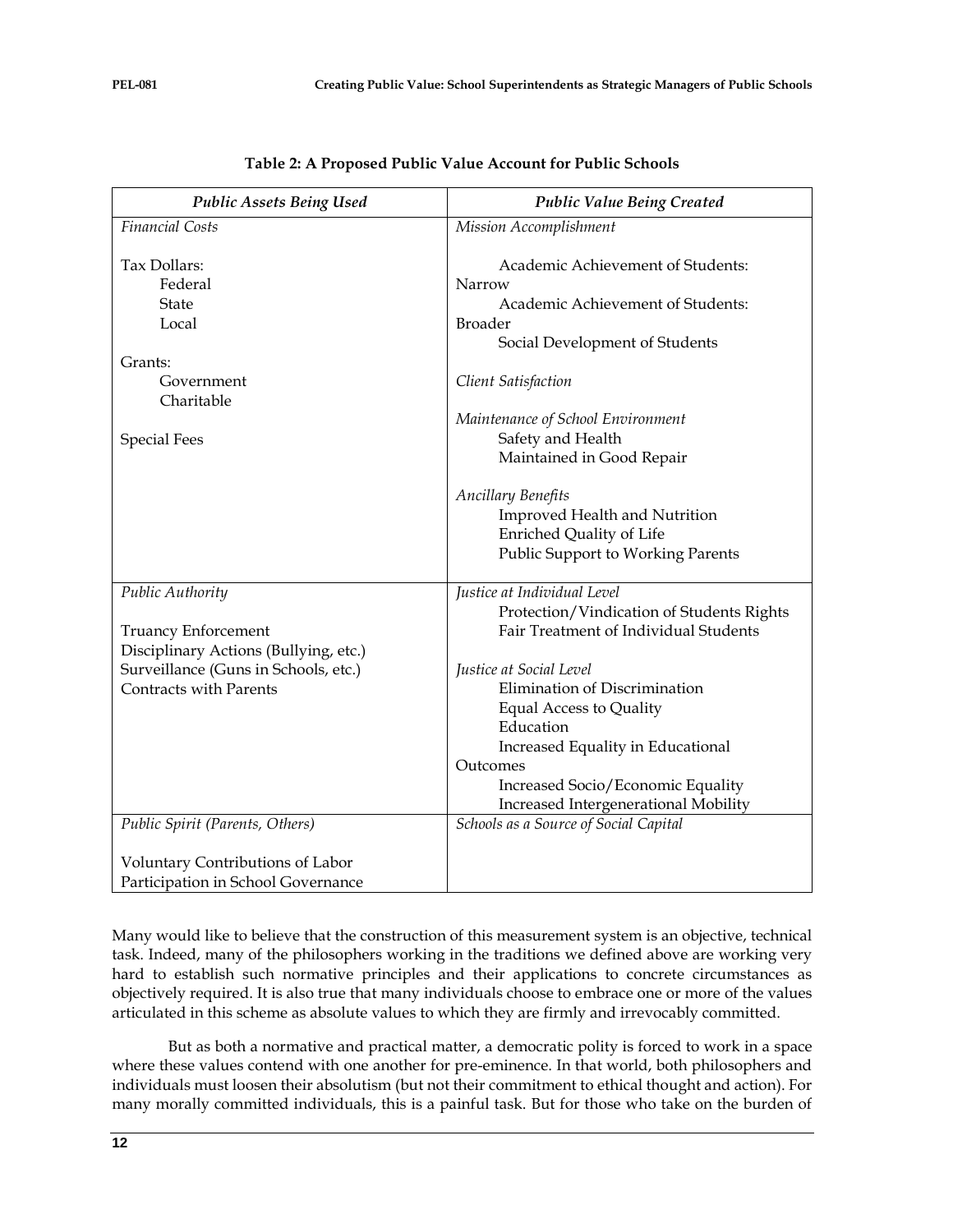occupying a public office in which public assets are being deployed, their commitment has to shift from simply insisting on the goodness or rightness of their ideas, to one that is decently respectful of the views of others, and seeks to find common ground through deliberation. That is the special burden of using public assets.

There are important utilitarian and deontological theories that defend democracy as either the best or most just system of governance of human societies. And full knowledge of those could soften the blow that one might have to make room for the ethical views of others as well as one's own. But for our purposes, we hope we can simply accept the practical fact that we live in a democratic system of government, and that that system of governance has established the basic structure of the public school system as we now know it and use it. In that system, thousands of local jurisdictions decide in some collective processes what particular values they are prepared to tax and regulate themselves to achieve through the operations of their public schools.

#### **Building Legitimacy and Support for the Public Purposes of the Public School System**

Public School Superintendents in the United States are office holders in a democratic political system. As both a practical and ethical matter, that means that even though the society is depending on them for some kind of leadership in defining and pursuing the purposes of the public school system, they cannot simply decide on their own what should be done. Indeed, their actions are constrained by law, and closely superintended by those in positions that allow them to call the Public School Superintendent to account. In defining the important purposes of the public education system in prioritizing those values (explicitly or implicitly), in mobilizing assets to achieve those values, and in deploying and in using those assets in specific concrete ways to change the material conditions of their local world, Public School Superintendents decide and act in the midst of pressures emerging from what we will describe as their "authorizing environment."

#### *The Authorizing Environment of the Public School Superintendent*

Public School Superintendents are continuously accountable to their local publics and those who won the right to represent them (either in school boards, or mayors' offices, or city councils). They are accountable both *prospectively* as they set out plans, and *retrospectively* as their performance is revealed through observed results. These discussions and reviews can be more or less frequent, more or less widely distributed, and more or less formal. Some demands for accountability are relatively stable and predictable, but many are not. The variety, volatility, and intensity of the oversight structure can make Public School Superintendents feel they are under siege. Making executive decisions in this context can challenge even the most determined and confident public manager. It often feels like an impossible job, and among those brave enough to undertake it, few manage to stay in the job long enough to shepherd through real changes.

#### *Embracing Accountability to Build Public Legitimacy and Support*

While the burden of close, continuing, public scrutiny of their decisions and actions often seems to stymie leadership from Public School Superintendents, the fact of the matter is that skillful, strategic Public School Superintendents sometimes find the means to work within these constraints. They even turn the demands for public accountability into an occasion for mobilizing a public to understand and assist them in their efforts to educate the community's children. It is the process of public accountability that creates the occasion for much of the collective discussion about what local communities want to accomplish through their public schools, and how they think those goals might best be achieved.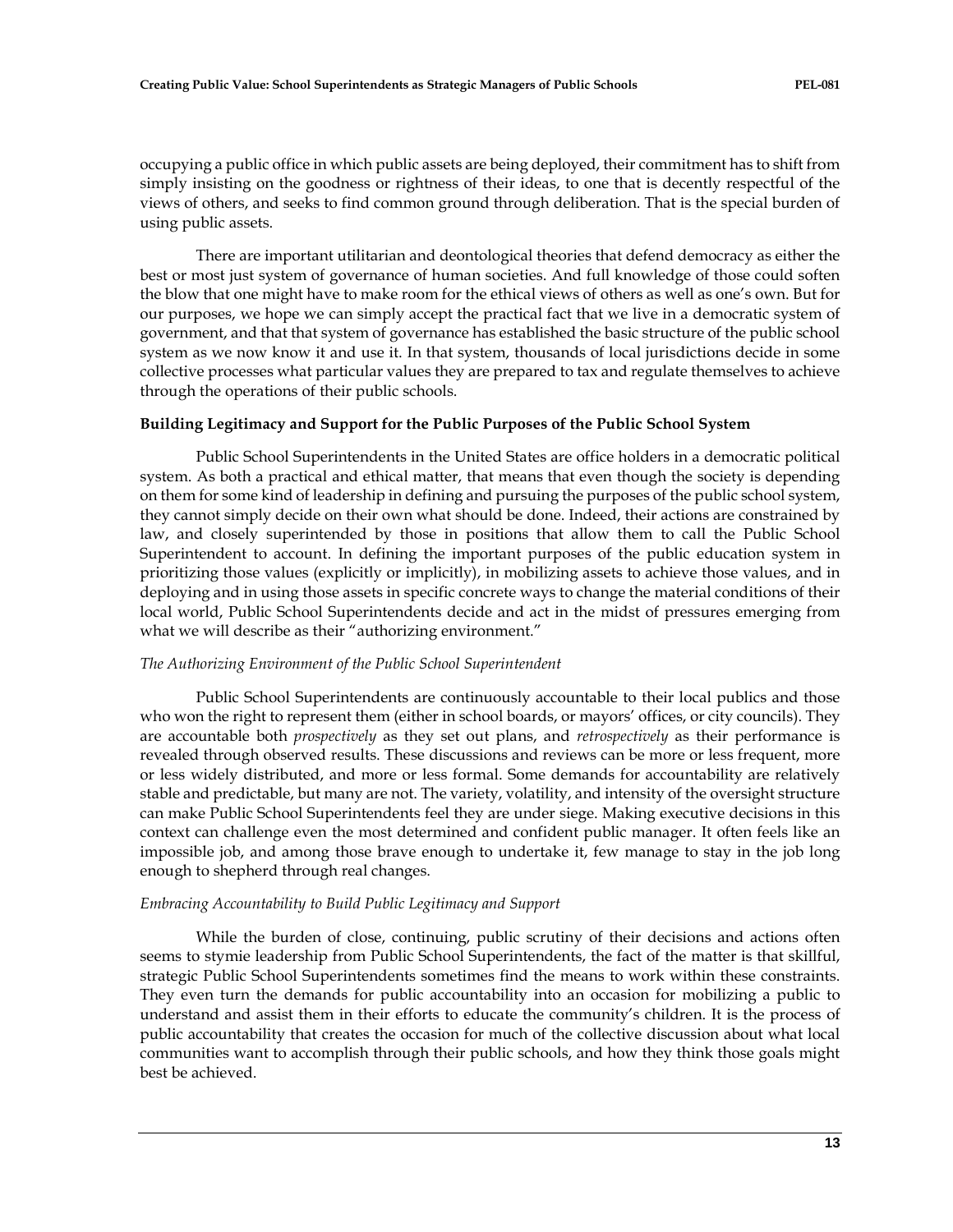Consequently, insofar as Public School Superintendents use their positions to participate in or lead those public discussions, they end up acting not only as *managers* of the school system, but also as *political and community leaders,* when engaged in public discussions about the desired ends and means of education, the resources needed to produce desired results, and the character of the results they have actually produced. They become quasi--‐political leaders—not in the sense that they run for office but in the sense that they play an important role in calling a public into existence that can deliberate about the public values that they would like to see achieved by, and reflected in, the operations of the public school system that citizens and taxpayers support.

It is for these reasons that even though the Public School Superintendent's job is viewed as administrative, doing the job well requires a great deal of *political astuteness*, and no small amount of *political work* as well. Indeed, one can say that the vigor of a Public School Superintendent's management—the degree to which the Public School Superintendent is able to introduce and manage value-creating change processes—depends critically on how well the Superintendent manages four important political aspects of his or her job:

- The way he or she negotiates the terms of her accountability to the school board or mayor;
- The way he or she manages relationships with powerful organized constituencies (including unions, and the local business community);
- The way he or she manages relations with the media; and
- The way he or she mobilizes broad support from the community as a whole including parents in particular, but other taxpayers and citizens with an interest in education as well.

# *Defining the Authorizing Environment: Direct Political Accountability*

We can define the authorizing environment of Public School Superintendents as consisting of all those social actors who have the formal authority to provide public assets to the Public School Superintendent to use in his or her work. Generally speaking, that means the local school board – an independent, local body elected by citizens to provide democratic oversight of the operations of the public schools. They are the ones who can formally authorize the Public School Superintendent to deploy publicly owned assets to pursue publicly established purposes, either through explicit direction, or mutual agreement, or tacit acceptance of the Superintendent's decisions. And they are the ones who can hire or fire Public School Superintendents based on their views of his or her performance.

In some cases, local school boards have been displaced by mayors who want to have more direct authority over the operations of local schools. Mostly this has occurred when a public case can be made that the local board has been ineffective in managing the public school system for performance: it has lost money, neglected the physical plant, and failed to set high standards for students, hired unqualified individuals and so on. These circumstances have also created occasions where states have intervened to assume the governance of local public schools. Given that a significant amount of the money that supports local school boards comes from state level taxes, it perhaps should not be surprising that when local public schools fail that states would feel entitled or even obligated to intervene.

So, it is not strictly true that all Public School Superintendents (or those performing that executive function) report directly to local school boards. Some report to mayors, or special state oversight commissions. But what remains true everywhere is that Public School Superintendents are directly accountable up a bureaucratic chain of command to someone who has direct political authority over them.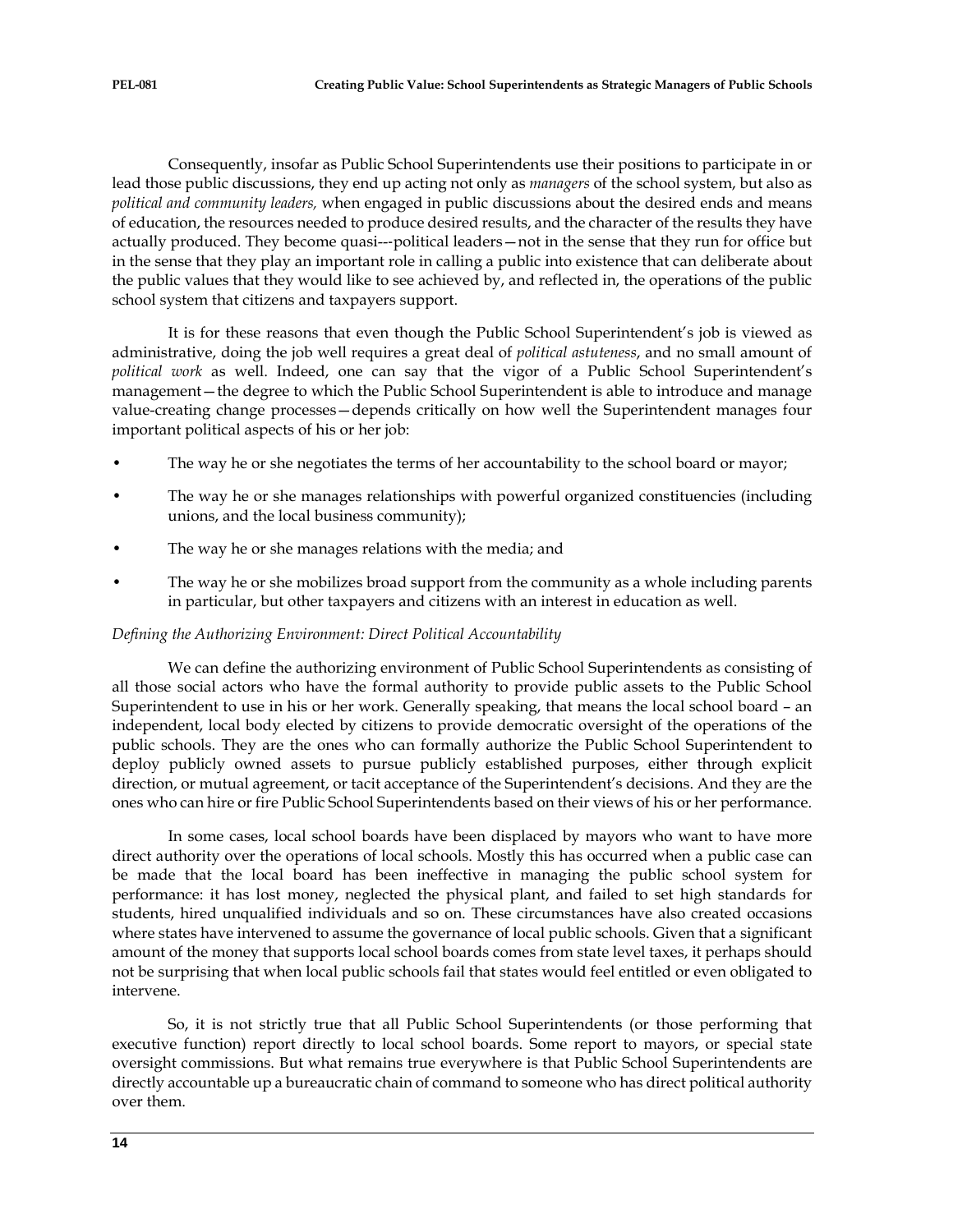Under ideal circumstances, this direct political accountability is not a problem for the Public School Superintendent. His or her purposes and judgments about how to pursue public goals are sufficiently aligned with those of the political overseers, and they have worked long enough together to have generated a high degree of trust that enlarges the scope of discretion that a Public School Superintendent can rely on in leading the public school system. But that is not always the case. Often, local school boards have different factions with different ideas about the ends and means of education in general, or more particular issues.

Then, the problem for the Public School Superintendent is to see what he or she can do, with the help of the chairperson, to reconcile the factions and move ahead with the maximum degree of support. In the worst case, a Public School Superintendent will find him or herself at odds with the local political authorities. In that case, the only course is to see if he or she can rally support from the board, or change his or her own mind about what is good and right to do in the contested area, or seek employment elsewhere. There are very few, maybe none, Public School Superintendents that can survive a fight with a local board united against them.

# *Defining the Authorizing Environment: A Wider Scope of Accountability*

While it is crucially important to start with the part of the authorizing environment that has the formal authority to approve decisions by the Public School Superintendent (as well as to hire and fire that august personage), it is important that we look beyond the boundary of direct political accountability. The method is to try to identify not only those actors with direct, formal authority over school operations, but also *all those social actors in a position to influence those with formal authority of the local school board.* That extension in the definition of the authorizing environment changes our picture of the authorizing environment dramatically. Suddenly, the stage is crowded with many different social actors, with many different purposes, pushing and shoving to move the operations of the public school system in one direction or another.

- If the local school board is formally in charge of the local schools, they might well be challenged or influenced by *locally elected chief executives such as mayors or locally elected legislative bodies such as city councils.*
- *Interest groups* of various kinds will pursue them and those who have authority and influence over them. Those *interest groups* might include teachers, administrators and operational workers' unions; associations of parents; organized taxpayers; cultural and religious groups; and neighborhood associations determined to keep their neighborhood school open, and get at least its fair share of funding, among many other groups.
- *Media* will focus public attention on particular issues, thus monitoring and influencing the interplay of these different groups with the local school board and the Public School Superintendent. In the past, media attention was limited to print, radio, and TV (and that was quite enough!). Now, the "traditional media" has been supplemented by the vast expansion of "social media." That has the potential to take many small events and make them public issues, and do so in an instant.
- One can also note that the efforts to increase the accountability of local school principals to local school communities through the establishment of *local school councils*, and to increase accountability of both principals and teachers to individual parents through *increased transparency* in school operations has also widened the authorizing environment of Public School Superintendents. In today's media world, it does not take much for a local or individual issue to become a system level policy issue.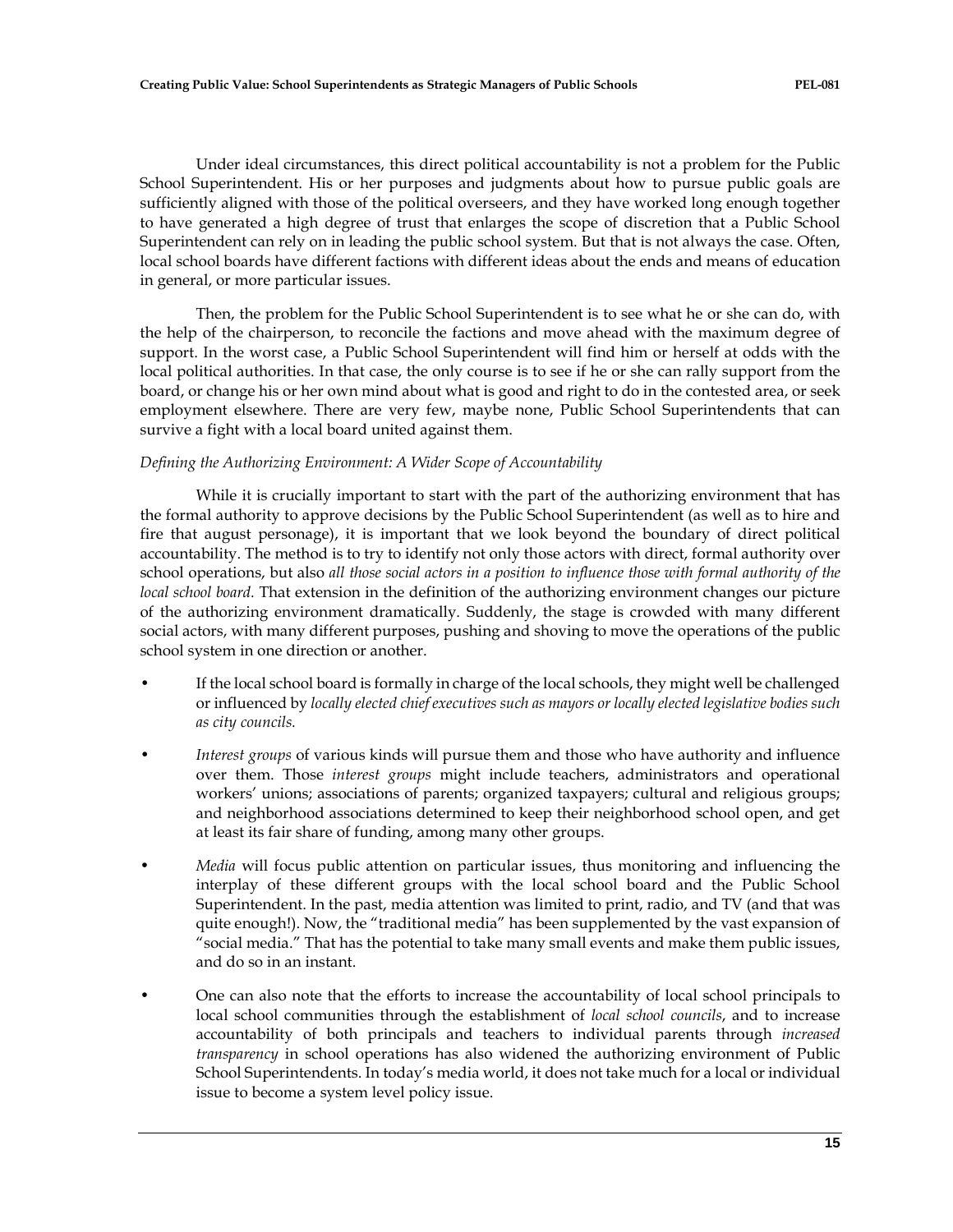• It is also true that the politics of education have reached up from local levels *to state and national levels of government*. The consequence is that the federal and state governments have enacted public policies that can have important direct and indirect impact on the opportunities and constraints that local school boards face. Consequently, both federal and state officials, and the constituencies they represent, have become an important part of the authorizing environment of local school boards and Public School Superintendents.

The theory of democracy and public administration undergirding districts imagines a tidy world – a world in which a local school board, representing the citizens, taxpayers and parents deliberates on the ends and means of the public school system, creates a clear, consistent, and stable mandate that can authorize and guide action by the Public School Superintendent. The reality is that Public School Superintendents face a cacophony of self--‐appointed "accountability agents," each having an interest in shaping the conduct and performance of the public schools, and believing they have a legal and moral right to demand accountability to them and their purpose as a member of the public.

## *Defining the Authorizing Environment: Other Environmental Factors Shaping the Local Mandate for Public Schools*

In that swirl of political demands for accountability, it is hard for both local school boards and Public School Superintendents to get their bearings. Yet, there are some things in the authorizing environment that provide some stability (if not coherence!) to the explicit and implicit mandate for public education. The first is the *status quo* itself. The status quo has emerged from past accommodations of these demands. It is one possible solution to the chaos. We know it has worked for some constellation of forces because it exists. Because it exists, it has some legitimacy that comes from honoring a past experience. It has also accumulated many individuals who have stakes in the preservation of the status quo. While the heterogeneity and dynamism of the authorizing environment provides some pressure and some opportunities for change, those urgent new demands and tantalizing opportunities often crash against the rocks of an established status quo.

Closely related to the power of the status quo is the fact that the operations of the local system are guided by *laws* enacted in the past as well as by contemporary policy guidance that emerges from the swirl of political debate and policy deliberation. As noted above, these laws can emerge at many different levels of government: national legislatures and presidents can enact important laws; state legislatures and governors can also enact laws. But these are statutes. The law can also be invoked (and sometimes changed) by federal, state, and even local courts responding to suits from citizens. The law can be a dynamic force transforming the mandates for local school boards and Public School Superintendents. Politically animated legislatures act to change the laws governing the system. State legislatures act to conform to federal mandates, and state departments of education act to implement those new mandates through regulations. And legal advocates use test cases to extend or shrink the rights and obligations of those who pay for or use the public school system. But the laws also can lock the public school system in political agreements or understandings of rights that come from the past.

Finally, if one participates in the swirl of political and policy debate about education, one cannot help but be impressed by the influence of what could be described as *"governing public ideas"* or the *"conventional wisdom"* that holds sway in the debate, and seems to organize the public, political discussion, and the passage and interpretation of laws. For example, the idea of the "one best system" that consisted of a system of local, publicly financed and publicly managed schools each trying to provide the same kind of education and the same results was dominant in the U.S. through much of the 20th century. That idea is now being challenged by the idea of a public school system that enables parents to choose schools for their students and encourages schools to differentiate themselves and to compete for students on the basis of their difference from other schools. Exactly where such ideas come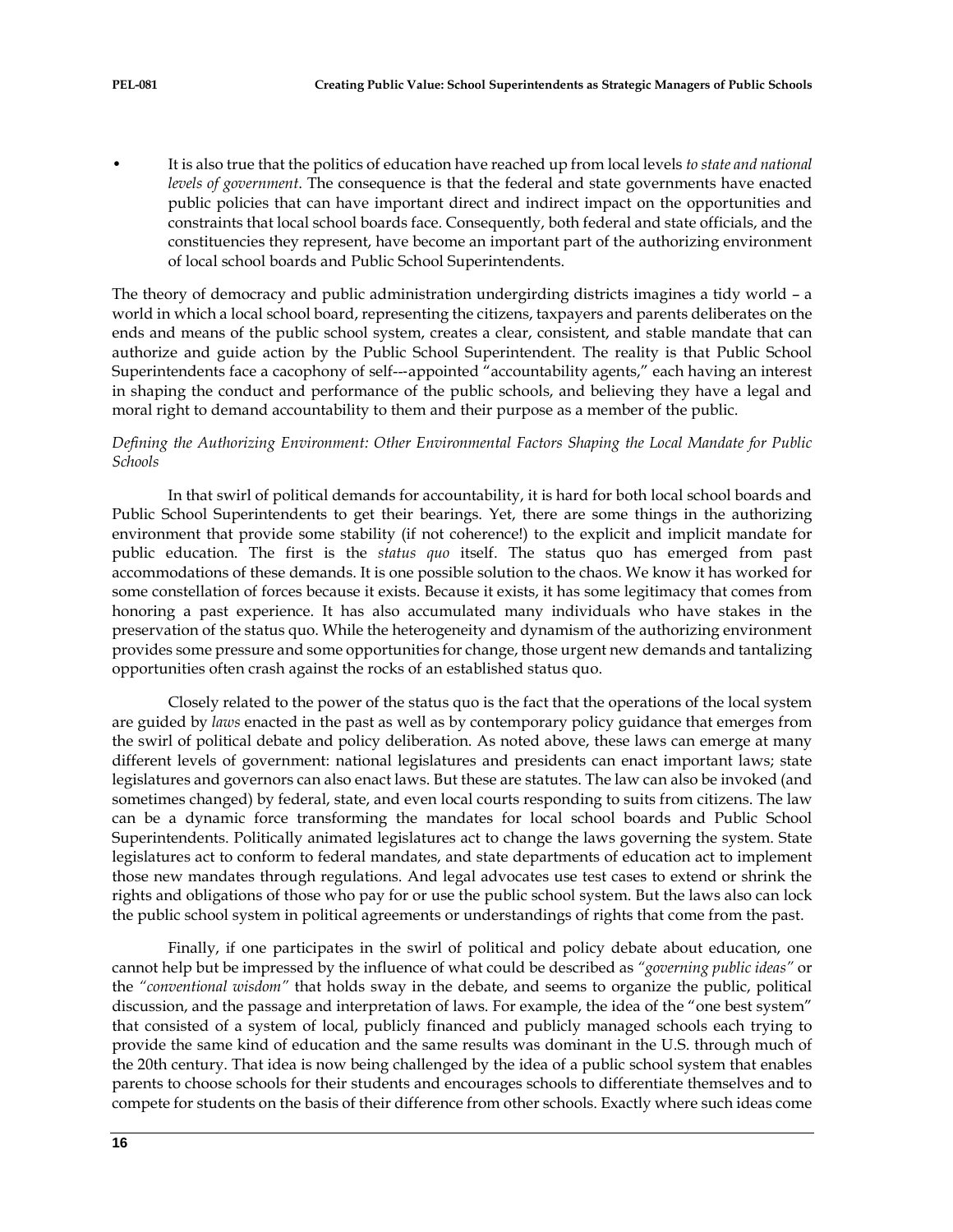from and how they make progress in the social and political firmament remains a bit unclear. To no small degree, they seem to be the product of the profession itself: the accumulation of ideas held among professional educators about what constitutes good practice in education. Ideally, these ideas would emerge from real scientific knowledge built on the development and testing of educational ideas. In practice, however, the ideas seem to depend only partly on a strong science base, and are also importantly influenced by economic and professional interests, and by political ideologies that select some ideas over others without much professional experience or scientific evidence. Wherever they come from, the ideas are influential. And, as in the case of the law, the ideas can be supportive of the status quo, or a force that begins to undermine the status quo. Public School Superintendents will ignore the power of these ideas only at their peril. Alignment with emerging ideas can be their friend in making change, and ideally, improvements.

# *Summary: Diagnosing the Authorizing Environment and What it May Support*

In sum, the authorizing environment of local Public School Superintendents includes many different actors and elements. **Table 3** provides a list for easy recall, and subsequent analysis.

# **Table 3: Key Elements of the Authorizing Environment of Public Schools**

- I. Political Actors and Forces
	- A. Local School Boards
	- B. Mayors and City Councils and Public Agencies
	- C. Interest Groups
	- D. Media
	- E. Citizens, Voters, Taxpayers
	- F. Parents and Students as an Interest Group and a Co-Producer
	- G. Foundations and Other Brokers and Providers
	- H. State Legislatures and Departments of Education
- II. Other Environmental Factors
	- A. The Power of the Status Quo
	- B. Laws: Statutory and Constitutional
	- C. Governing Public Ideas

The complexity of the authorizing environment implies that there are many different factors pushing towards the production of many different values. One can, in principle, map the relationship between particular actors in the authorizing environment and the dimensions of public value that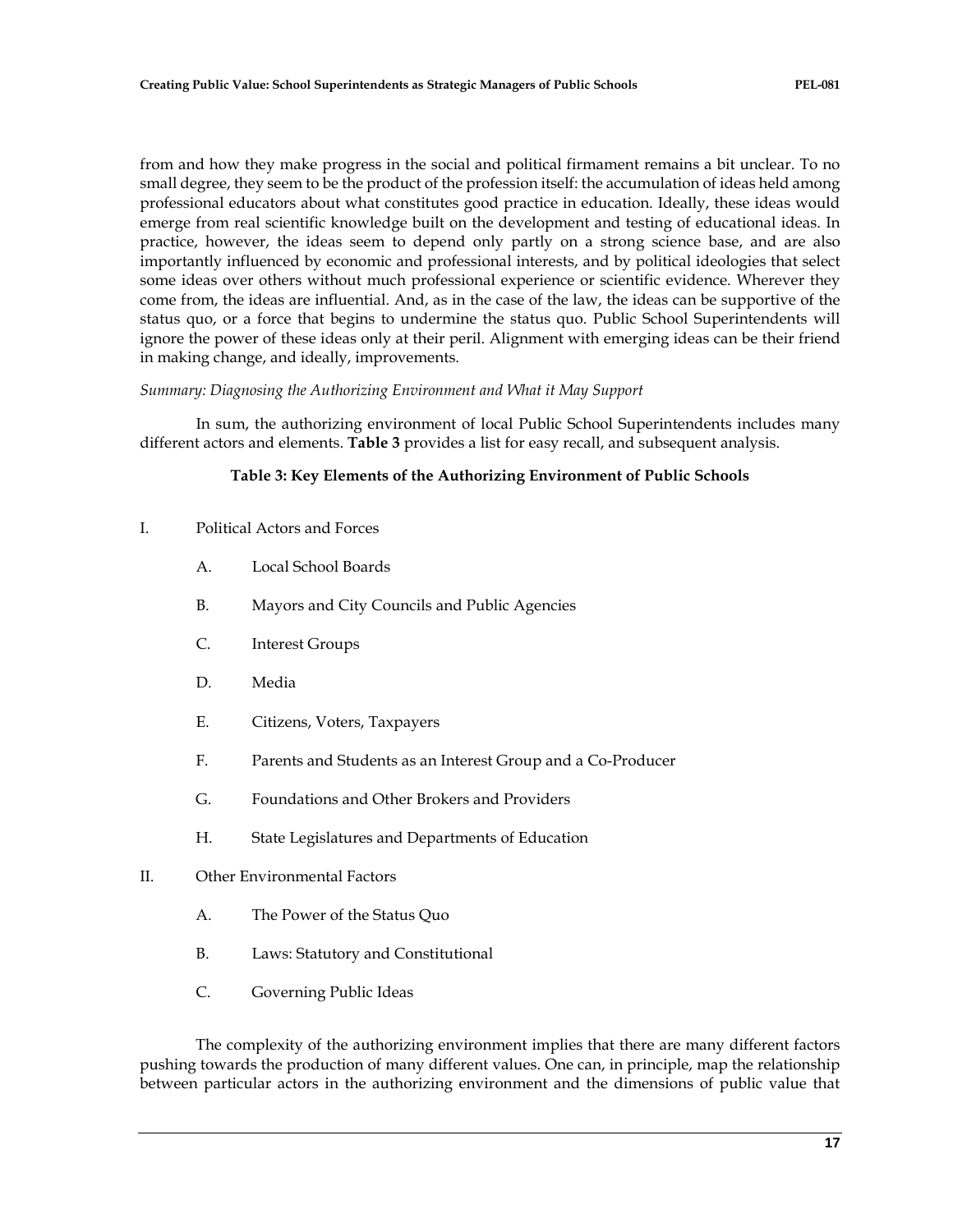interests them. Author Mark Moore did that work to analyze the character of the authorizing environment for the NYC Police Department (NYCPD). The results are shown here as **Figure 1.**

| Formal Oversight:<br><b>Continuous</b>                                                                                                                                  |                    |            |                                |                          |                                                |                                       |
|-------------------------------------------------------------------------------------------------------------------------------------------------------------------------|--------------------|------------|--------------------------------|--------------------------|------------------------------------------------|---------------------------------------|
| Federal Government                                                                                                                                                      |                    |            |                                |                          |                                                |                                       |
| Governor<br>State Legislature                                                                                                                                           |                    |            | $^\circledR$<br>$\bigcirc$     | $^{\circ}$<br>$\bullet$  | $\circ$<br>$\circledast$                       | ◉<br>◉                                |
| <b>MAYOR</b><br>Office of Operations<br>Office of Management and Budget<br>Criminal Justice Co-ordinator<br>Law Department/Carpenter Council<br>Office of Investigation | $\circledast$      |            | $\bullet$<br>◉<br>$^\circledR$ | ◉<br>۰<br>$\circledcirc$ | $\bigcirc$<br>$\circledcirc$<br>$\circledcirc$ | ◉<br>$\circledcirc$<br>$\circledcirc$ |
| CITY COUNCIL<br>Community Boards<br>CIVILIAN COMPLAINT REVIEW BOARD<br>Police Commission                                                                                | $\circledast$<br>◉ | $\bigcirc$ | ◉<br>$^{\circ}$                | $\circledast$            | $\circledast$<br>$\circ$                       | ⊕                                     |

#### **Figure 1: Intensity and Continuity of Authorizer Focus by Dimension of Value**

The columns of this matrix defined some of the important public values that the NYCPD might be expected to pursue as ends, or have reflected in the evaluation of the means they use in achieving their goals. These included: reduce crime, call offenders to account, reduce fear in public and private spaces, use public dollars economically and fairly, use force and authority economically and fairly, and provide services to citizens calling 911. The rows of this matrix describe the actors present in the authorizing environment of the NYCPD: the mayor, the city council, etc. In the cells of this matrix are "eyes" that are meant to show what particular dimensions of value attract the attention and concern from each overseer. The degree of their attention is indicated by the darkness of the eye: the more intense their interest, the darker the eye. We have also tried to recognize that the degree of interest is determined partly by the intensity of the interest, but also by whether that interest is constant over time, or intermittent. Eyelashes suggest that quality of blinking, intermittent interest, rather than a hot steady gaze, in the matrix.

One can argue with the accuracy of this representation of the authorizing environment of a particular agency in a particular city. We offer it here to show a method that can systematically investigate the authorizing environment that a particular Public School Superintendent faces, and to consider what strategic moves he or she might make to alter that environment. For example, the Public School Superintendent might note that there was very little support for a particular dimension of value that he or she thought was important. If that were true, they would have to find and develop some latent constituency for that value. Otherwise, their hopes for advancing that value would be limited. One tool they could consider using in building that constituency, for example, would be to create a performance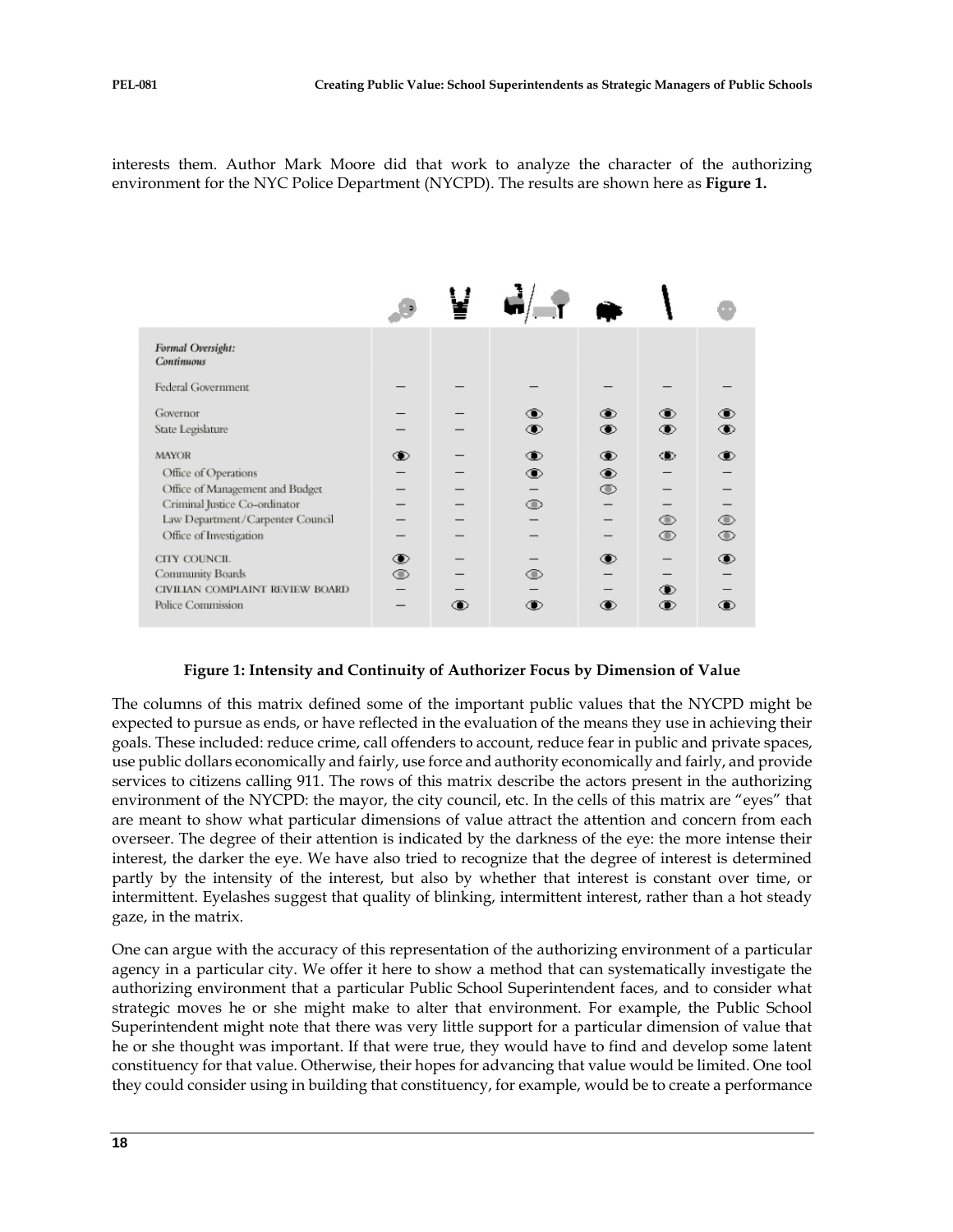measure that the organization can use to report how well the enterprise is doing with respect to that dimension of value.

#### *Purposes and Tools for Engaging the Authorizing Environment*

In many ways, the authorizing environment is to Public School Superintendents what the market demand is to a private sector manager. It is the authorizing environment that defines what would be valuable for a public system to produce, and provides the resources necessary to produce the desired results. The key difference, of course, is that this choice about what to produce through the collectively owned assets of a democratic state emerges all together through the messy processes of democratic politics rather than one by one through individual market choices. However imperfect the democratic political process, as a practical and moral matter, it is the public purposes that emerge from that tumult that a Public School Superintendent is duty bound to pursue.

#### *Appropriate Political Activities for Public School Superintendents*

That does not mean, however, that a Public School Superintendent has no responsibility for trying to improve the quality of that political process. In fact, given that he or she will become the agent for enacting that public view, it might be particular important to the Public School Superintendent to understand and seek to improve the democratic process from which that public view emerges.

It used to be said that Public School Superintendents should play no role in politics; that their role should be that of a neutral expert capable of implementing whatever policies the political world embraces. As a principle that seeks to preserve the right of the people acting through elected officials to define both the ends and some of the means of a publicly financed enterprise using the authority of the state, that is a fine idea. But this principle has always ignored several important facts.

First, public officials such as Public School Superintendents have much to contribute to public policy debates about what can and even should be accomplished through public enterprises. They have expertise that comes from their professional knowledge that includes ideas not only about the substantive and administrative means that can be used to advance goals set by others, but also about the appropriate purposes of public education in a liberal democratic society. That professional expertise is enhanced and particularized by their experience operating an existing school system. In the course of that, they can feel the pressure of citizens organized in groups or simply acting as individuals in ways that elected officials who must concern themselves with many different issues cannot always feel. They can also see not only what is theoretically possible for schools but what is particularly possible in the particular concrete circumstances in which they are working. They can speak accurately about what communities and schools need, what is valuable, and what is doable.

Second, public officials such as Public School Superintendents can create public forums and processes of consultation that can add to the social and political legitimacy that elected officials earn by winning election. The mandate that comes from winning an election is an important legitimizing force. But it rarely goes far enough to legitimize all the particular choices that come before a local school board and its Superintendent. Public School Superintendents can supplement that legitimacy, determine public views on matters that were too small or too particular to become electoral issues, and be responsive to citizen views even helping mobilize support for specific decisions to be made. Public School Superintendents can often engage in a kind of micro issue politics that can strengthen the overall legitimacy of their administration and the elected officials to whom they are ultimately accountable.

Third, public officials such as Public School Superintendents often need to mobilize and sustain public support and commitment to policies that require citizens to offer concrete, particular support to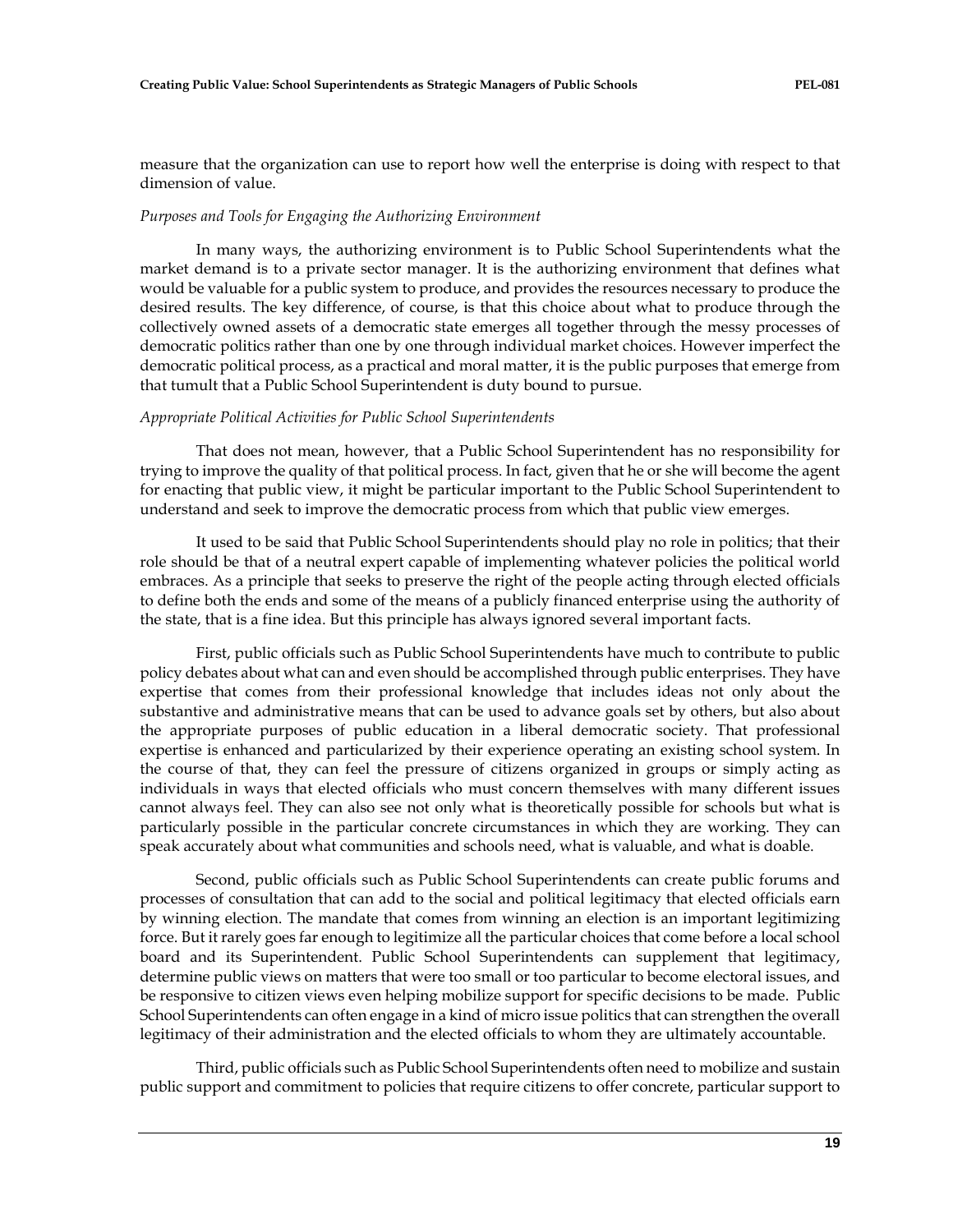achieve their goals. If they need parents to read with their children or to engage with teachers and schools to support the learning of their children in other ways or to advocate as interest groups for greater resources for communities, they will have to use social and political mobilizing efforts to promote these practices. The methods for accomplishing these goals can be exercises in social and political organizing or public marketing.

Public School Superintendents must be usefully engaged in politics as well as in administration. The overall objective is not to defeat democratic accountability; the aim is to *enhance the legitimacy and support of all the actions taken by a public school system to understand and pursue conceptions of public value in education.* John Dewey had a very good way of describing this work. In *The Public and its Problems*, Dewey argued that an important task of all public officials in democratic systems was to "call into existence a public that can understand and act on its own interests." That is the political work of Public School Superintendents.

# *Specific Techniques for Political Engagement and Community Mobilization*

To do that work, Public School Superintendents can and should become expert in the techniques set out below that are more fully described in Chapters 4 and 5 of *Creating Public Value*:

- *Entrepreneurial Advocacy:* Methods that can be used to advance policy purposes in a complex, conflicted authorizing environment.
- *Managing Processes of Policy Development:* Methods for organizing collective processes of decision--‐making designed to produce substantively strong decisions that have strong support of stakeholders behind them.
- *Negotiating Value--*‐*Creating Deals:* Methods for negotiating with others that can create public value as different parties to a negotiation define that value.
- *Orchestrating Processes of Public Deliberation and Learning:* Methods for promoting public deliberation and adaptive learning about issues that involve significant uncertainty and potential for loss.
- *Public Marketing:* Methods for engaging many individual citizens in efforts to improve public conditions through their own independent action.

Given the importance of building legitimacy and support within the authorizing environment and more broadly among all the individual citizens who might be mobilized to assist in producing desired social results, it is as important that Public School Superintendents develop skills in these areas as it is for them to develop competencies in the use of financial systems and budgets or in human resource management to improve the performance of particular organizations.

# **Building and Deploying Operational Capacity to Produce Valuable Results**

So far, one could reasonably charge that we have said very little about the actual management of the public school system, and even less about the management of the individual public schools that are part of that system. We have been engaged in a philosophical and political discussion about the ends of public education and how support for those ends has to be legitimated and supported as a publicly valued enterprise. We have said little about the practical task of deploying assets available to Public School Superintendents to produce the public value they have been asked to achieve.

In this section we will remedy this defect. We will begin with a schematic representation of individual public schools, and the system of public schools as production processes that converts the public assets delivered to the public school system into publicly valuable results in both the short and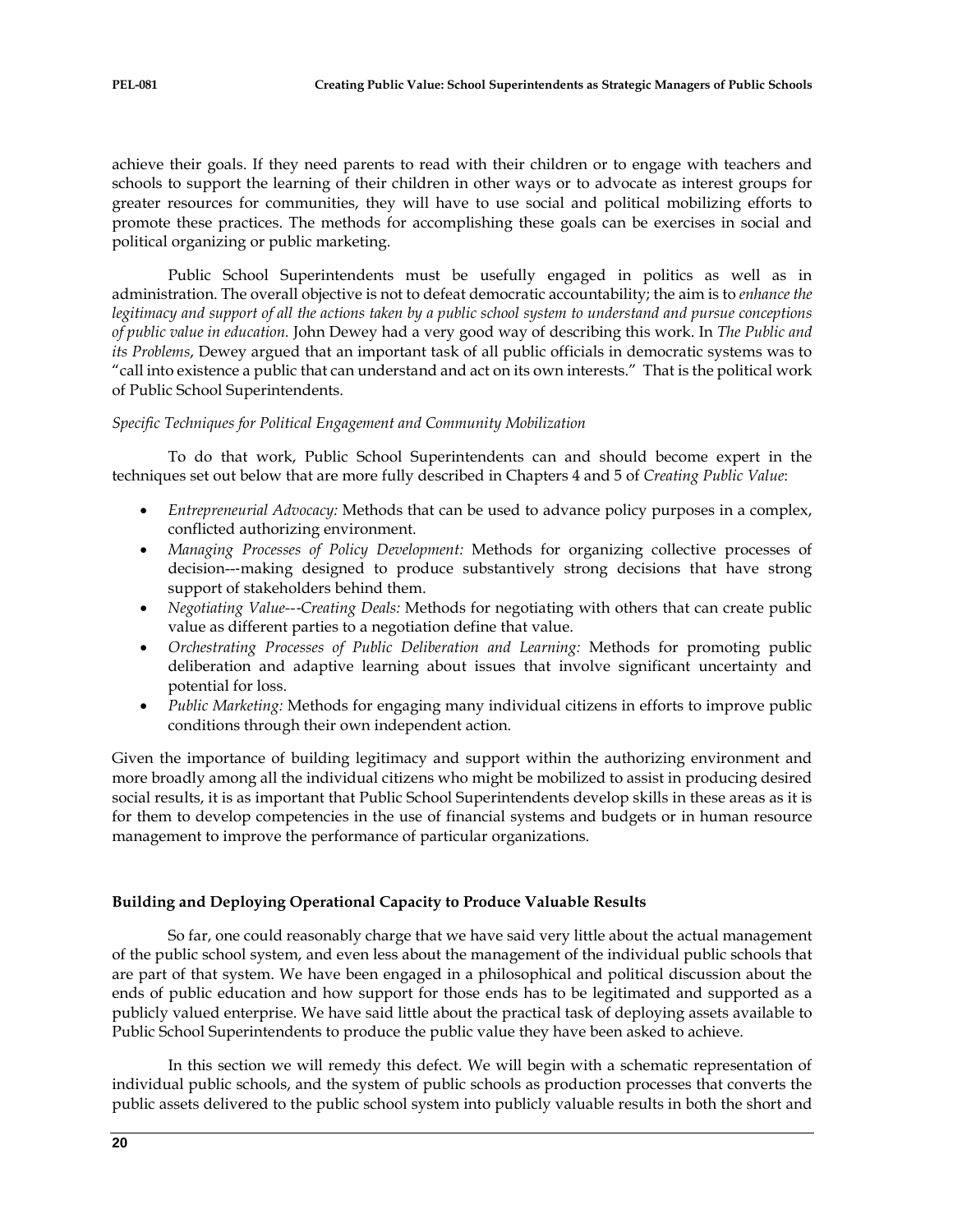long run. We will then turn to the important questions of how the performance of those stems can be changed through innovations of one kind or another. We will conclude with an effort to define the character and location of some of the most important kinds of innovations being introduced into the public school system.

# *Public Schools and the Public School System as a Social Production System: The Public Value Chain*

To produce valuable results that register on important dimensions of public value, and earn them sustained legitimacy and support from their local authorizing environment, Public School Superintendents face the managerial challenges of deploying the assets entrusted to them to achieve these goals. This is a very complex task because there are so many different places to improve and innovate, and it is hard to know exactly what effect the innovations will have on the ultimate objectives. It is useful to capture and contain the complexity through a simple concept and some simple diagrams.

- The simple concept is that we will view individual schools, and the set of public schools, as a production system that uses valuable public assets (public money, public authority, and public spirit) to produce valuable public results (satisfaction of parents and students; educational development of children; fair treatment of children; and the achievement of a good and just community in which to live).
- The simple diagram is what we will describe as a "value chain" that seeks to represent the transformation of assets into valued results along a causal chain that is, ideally, engineered to produce the most public value from the available public assets.

We will start with a simple view of a single public school operating in the context of the public school system, and see where value-creating innovations could take place in that single school. We will then move to an image that has a set of public schools operating in the context of a public school system, and again focus on where innovations could occur in that system.

# *A Public School as a Production System*

**Figure 2** presents an abstract image of a single public school operating in the context of a set of publicly financed, publicly managed public schools. That school receives inputs of money and authority in accord with local public values and support for public education, and deploys those assets through particular production processes to generate a series of organizational outputs. Those outputs are most importantly educational encounters with children, but they also include other activities of the school, including efforts to engage parents and community organizations in the education of the children, certain kinds of health interventions, and the care and feeding of the students as well.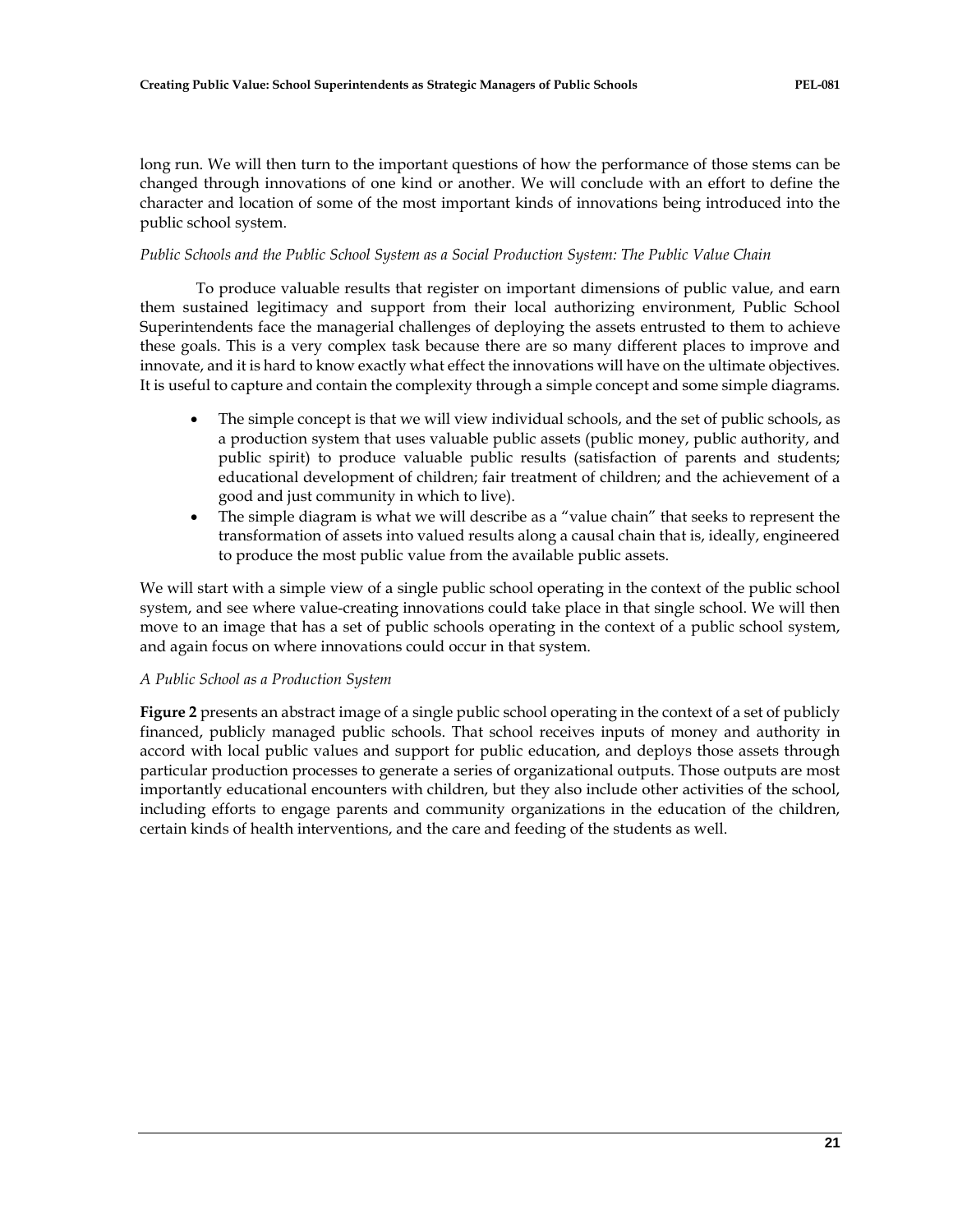

# **Figure 2: The Production Process/Value Chain for Public Schools**

(We know, we know! A school is not a factory. It is not a production system. Its work is done by human beings with other human beings for other human beings. It is dangerous to see it as anything other than a community of adults and children engaged in the joint enterprise of learning. But please stay with this mechanical image for a bit just so we can orient ourselves to the important work we are trying to do in helping that community deliver better results than we are now getting.)

The services provided to (and obligations imposed on) students are evaluated by the students themselves (and their parents) as more or less satisfactory (and more or less just) according to their own ideas of what constitutes a good or bad, just or unjust, educational service. Their satisfaction with the services has value *intrinsically*. All other things being equal, the goal of the educational system should be to satisfy students and parents in the short and long run.

It also has value *instrumentally*. Providing educational services that satisfy students and parents may be a necessary condition for producing individual academic achievement, and for generating and sustain broad political support for the educational system.

But as noted above, the ultimate public value of a public school system is not found only in the satisfaction of students and parents; *it is also found in the degree to which that publicly supported and publicly provided educational system achieves the social results that the public as a whole wanted to achieve through the operations of that system.* Citizens and taxpayers, as well as parents and children, have to be satisfied with the performance of the public school system. And while it is likely that citizens and taxpayers will want to see parents and children satisfied by the educational system, and the children reaching high levels of academic achievement, there is no guarantee that they will want nothing more than what students and parents want.

The fact that there is a *public* arbiter of the value of the school, and that those values include the achievement of social outcomes, puts the individuals with whom the school interacts directly (e.g. parents and students) in a somewhat odd position in the value chain. In the private sector, the value chain usually ends with the customer contact. When a purchase is made, revenue is earned, and the value of the good or service objectively established and denominated in money -- the producing organization tends to lose interest in what happens next. It is true that they have to be concerned about liabilities in the use of the product, and to live up to the warranties they make, they hope to create a relationship with the customer so that they will become a repeat customer. But from the point of view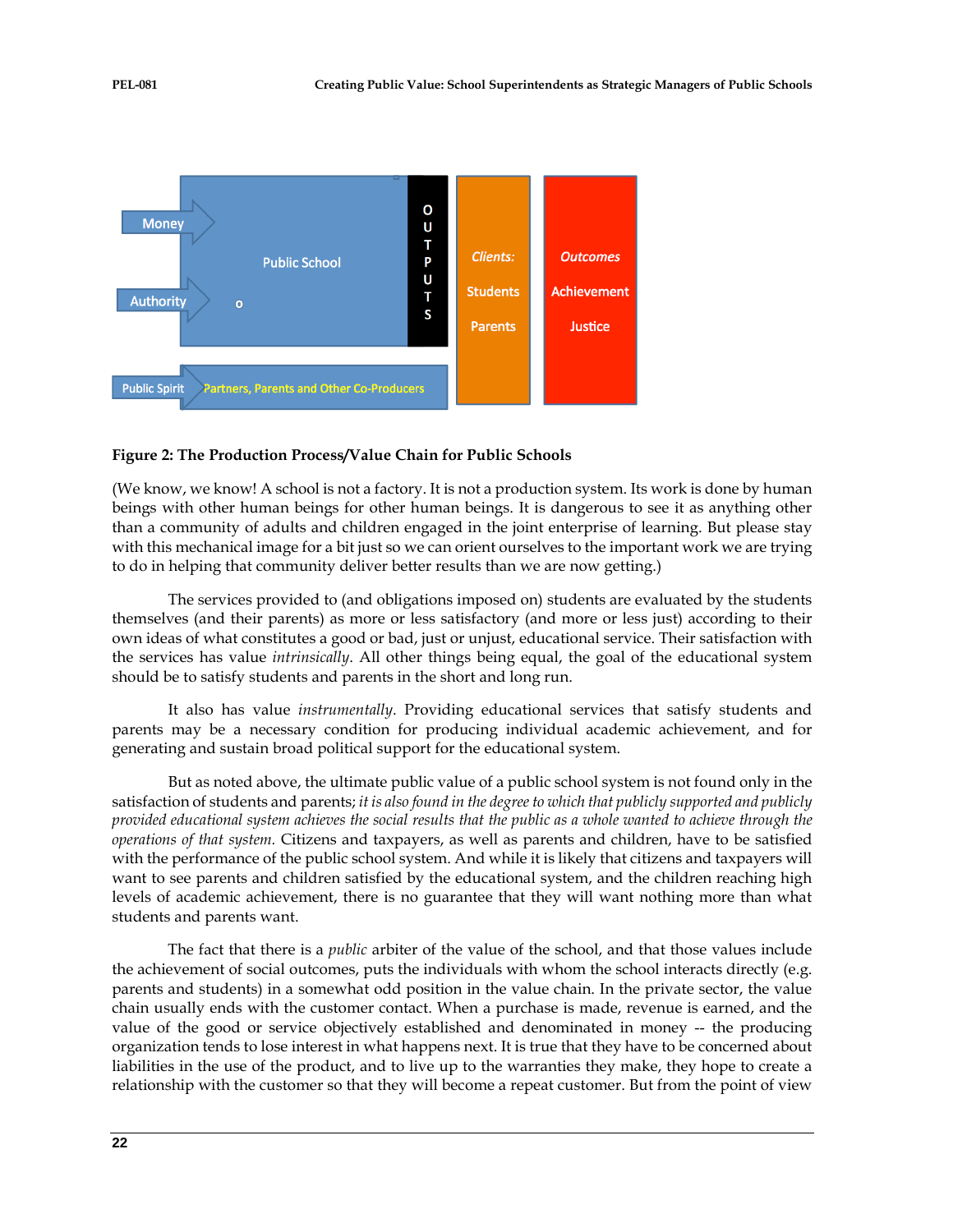of the private firm, most of the "value" they produce registers at the moment a cash register rings up the sale.

In the public sector, in contrast, the transaction (indeed, often the repeated transactions with the same person) is often just the beginning of the story. The public is after social outcomes. Those social outcomes are produced by changes in the behavior and condition of the clients. That is true when we are providing services such as education and health. It is even truer when government agencies are imposing obligations on individuals, and in doing so, hoping to induce compliance with the rules. And it is true when government provides something that looks like a mixture of a service and an obligation – which is the case in education.

If the public seeks to produce social outcomes, and if the transactions with clients are designed to produce changes in their behavior, then there is an important sense in which the clients become part of the production process in achieving social outcomes. If they respond to the services and obligations in the collectively (and perhaps individually) desired ways, then society will get a better (and less expensive in terms of both money and authority) outcome that would be true if the clients failed to respond to the state's efforts.

This is painful because we are accustomed to thinking of individuals and their desires as the ends to which all productive activity should be directed. Yet it seems clear that at least some of our public aspirations go beyond the satisfaction of individuals to the achievement of collectively desired results that sweep them up in the effort.

There is much to be considered in this observation. But the important point for our immediate purpose is to recognize that the clients of a public sector production system are also often *co-producers* of the desired results. This is true in many spheres other than education. In medicine for example, we cannot prevent disease, or sustain the quality of life for those with chronic diseases if we cannot find ways to enlist the patients, and their family and friends in efforts to protect and preserve their own health. In controlling pollution, we cannot succeed unless we can enlist polluters in efforts to reduce their pollution. In education it is clear that we cannot achieve our important educational objectives without successfully engaging students in their own education, and recruiting parents to help with the effort.

Thus, the production system of an individual public school in achieving its educational objectives includes the degree to which students can be motivated and equipped to pursue their own education, and the degree to which parents and other adults in the community might also be recruited to this cause.

**Figure 3** shows a picture of a single public school producing educational results. It receives inputs of money and authority. It deploys that through a production system that authors like Walter Doyle, David C. Cohen and Richard Elmore have described as the instructional core, though there are schools of thought that define that production system more broadly. To support the work of the instructional core, the school (often as proxy for a larger system and implementing strategies shaped outside the school):

- Organizes itself in a particular structure that distributes responsibilities and accountability across individuals working in the system;
- Manages a human resource management system that recruits and develops teachers who are key to the instructional core;
- Allocates financial and human resources across the classrooms and students in the school and across the different specialized functions to be performed;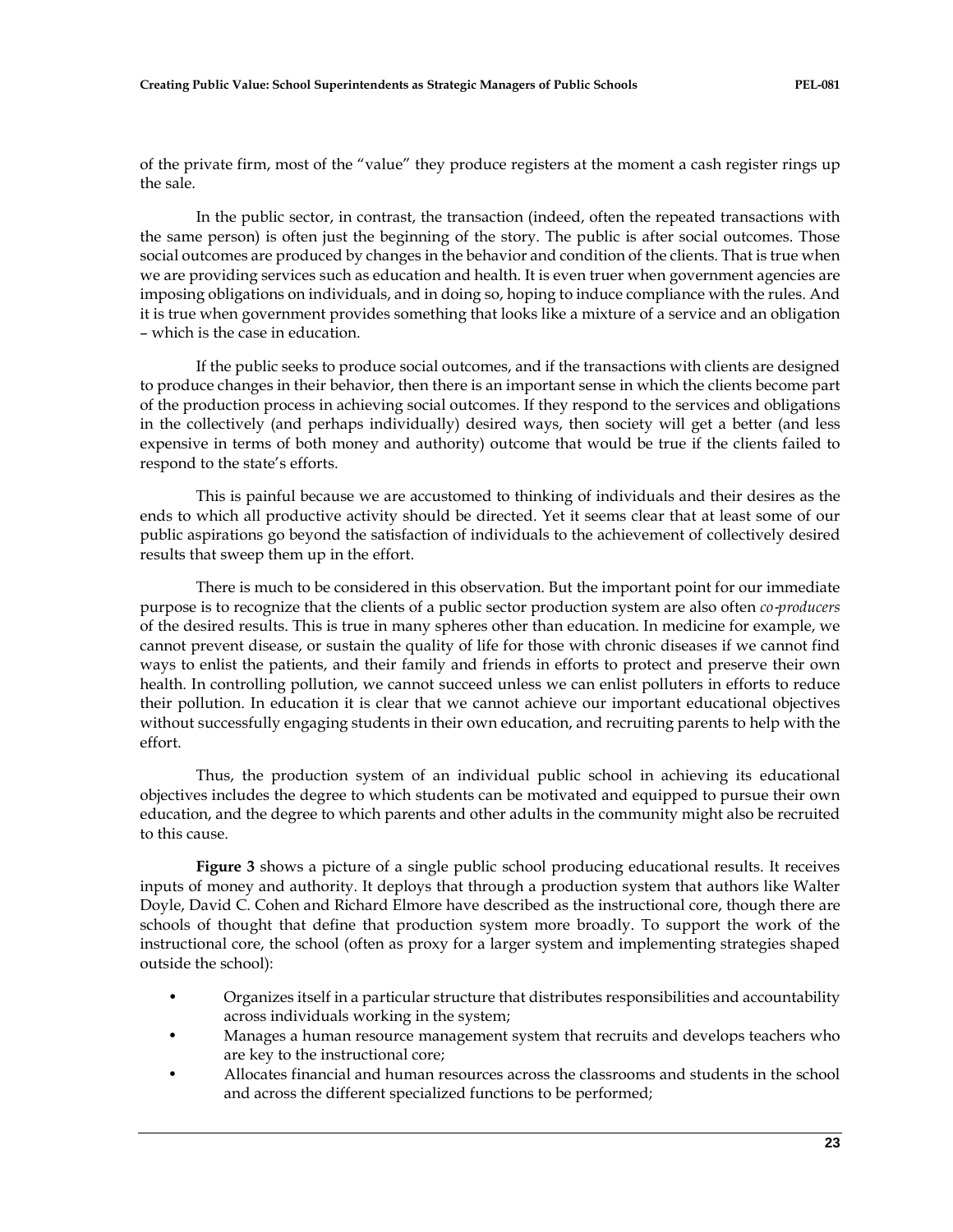- Seeks to bring parents and other adults into the instructional core of the enterprise;
- Creates and uses information systems that can capture information about the activities and results produced by the system.

Valuable outcomes show up in the degree to which clients are satisfied with the quality of the services they receive, and the fairness with which obligations are imposed; and in the school's ability to enlist parents and students in producing high levels of individual academic achievement and social development.



**Figure 3: Production Processes (e.g. Instructional Core, etc.)/Value Chain: Individual School Level**

# *The System of Public Schools as a Production System*

So far, we have been looking at a production process/value chain that is operating at the level of an individual school. But a Public School Superintendent is often overseeing the operations of many individual public schools. These schools differ in level and in geographic location. It is obvious that the education of children will have to differ in content, pedagogy, and many other things as they gain maturity, and most school districts are large enough that they can support different schools for different aged students. It is also obvious that the schools have to be located in particular geographic locations.

In the past, we have often thought that having many smaller schools all focused on the same educational goals and methods was a better system than having a few large schools. Similarly, we have thought that having local systems of schools was preferable to having a system of schools that specialized in some way, and therefore would attract students from across many different geographic areas who were interested in that specialized form of education. The principle of many relatively small, undifferentiated schools was consistent with the goal of making it easy and convenient for children to get to school, and of creating a local community that could identify with, and invest in, the activities of the local school. That local connection could create a kind of transparency and accountability at local levels that could combine with bureaucratic supervision to produce high performance in the schools. It would also create a willingness and capacity of parents and other local stakeholders to support school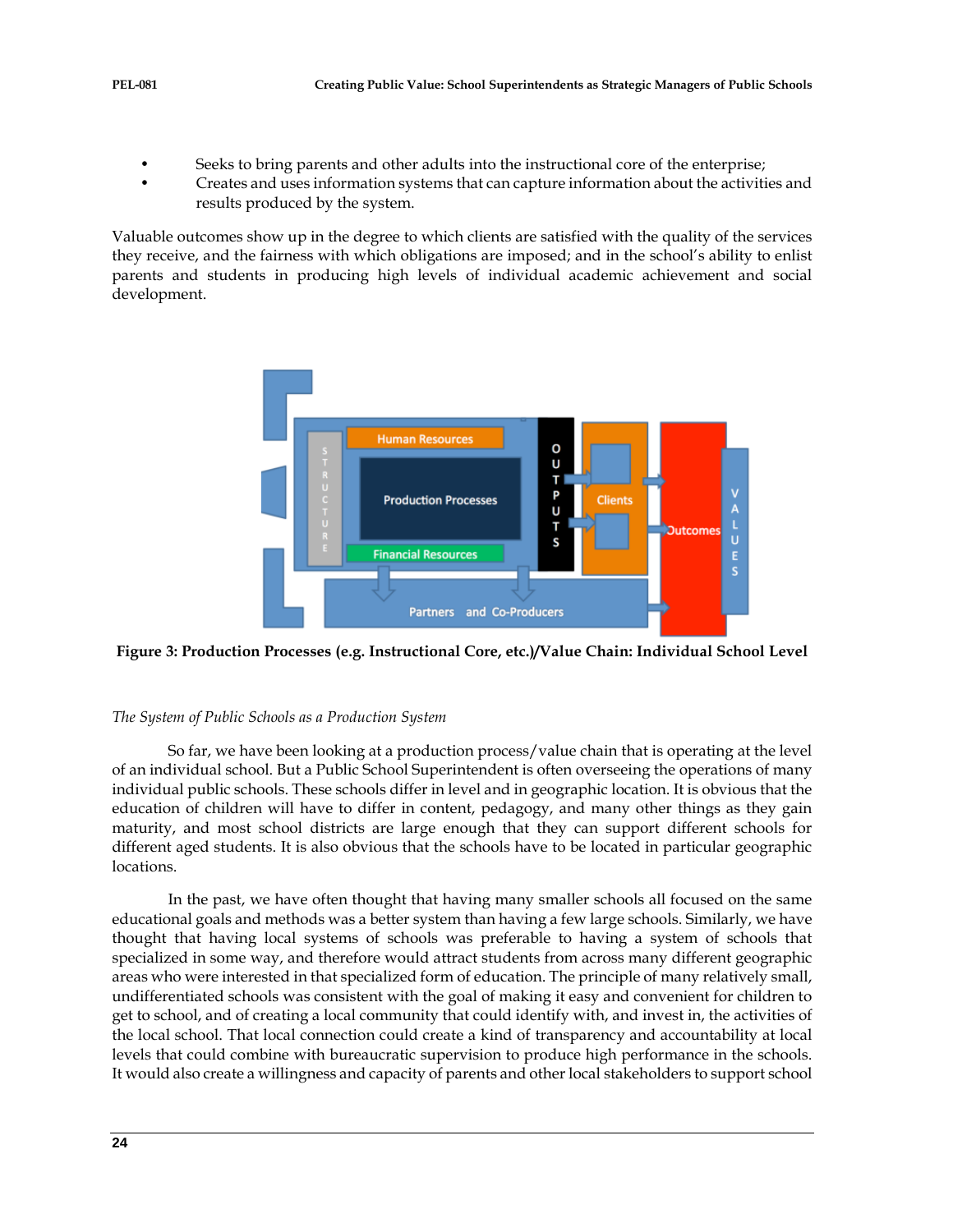operations through engagement in the education of the children, volunteer labor (such as building playgrounds), and charitable contributions.

The value of having many small schools focused on general education often had to contend with other competing values. First, the more individual schools there were and the more they began to reflect the capacities and commitments of local communities, the more potential for inequity in the performance of the overall system. If our current economic, social, and political system created significant inequalities among individuals, and if individuals situated themselves in communities that were relatively homogenous rather than highly varied, then one could easily get local schools that reflected those differences. Some schools in some communities are lavishly supported; other schools, in other communities languish.

To avoid such inequalities in educational services from arising, many Public School Superintendents and local school boards, and increasingly states, have relied on bureaucratic processes to ensure some degree of standardization in expenditure, in pedagogic methods, or in observed results across the systems they lead. Local responsiveness was always good for the locals if they pushed hard for and supported strong local educational efforts; it was good for the public schools as a whole if all locals did this. But if only some locals stepped up, then an equal opportunity issue arose, and the burden of explaining why some parents and students had to stay within a local area that was less likely to support education than others still bedevils us.

Second, there are potential important economies of scale in the financing of public schools. A larger school could probably reduce many of its overhead costs in providing shelter, food, specialized facilities, and specialized staff and activities. A one-room school house was great for integrating students; it was much worse at providing specialized educational services to special needs children. And since there were not enough special needs kids in one geographic area to justify providing that special function everywhere, it seemed necessary to centralize these special services.

Third, it seemed obvious that a public school system that had a large school population that was very heterogeneous in its demands and expectations for education could take advantage of its large "catchment area" and create some specialized schools that could cater to special needs or capacities and in doing so increase the satisfaction of the parents and students. Such systems would do better at achieving some socially desired social outcomes than a system that insisted on all schools being about the same. This ran the risk of introducing a different kind of inequality in the system. An educational system, for example, could respond to differences among individuals in their specific desires for education by providing schools somewhere in the system that respond to these special or interest group needs and not to the needs of others -- even when some of these schools are available to students from all over the district regardless of their residence.

But where many saw danger in a potential for inequality in educational opportunity or outcome, others saw an opportunity to improve educational services and outcomes by responding more effectively to the special interests and needs of particular students and families. This seemed fine as long as the system remained capable of providing educational opportunities that individuals wanted and achieving a fair distribution of educational opportunity as well as a reasonably just set of educational outcomes. In many public school systems, however, these competing values (and social and political forces attached to these different values) have played out in different ways influenced to some degree by the views and positions of the particular Public School Superintendent and the local school board. Often, the pressures have been balanced differently across the different age levels of the school system. It seems that the demand for the convenience and sociability of neighborhood schools has held fairly firm for elementary schools where the potential for parental and community engagement seems particularly strong. On the other hand, the demands for economies of scale and for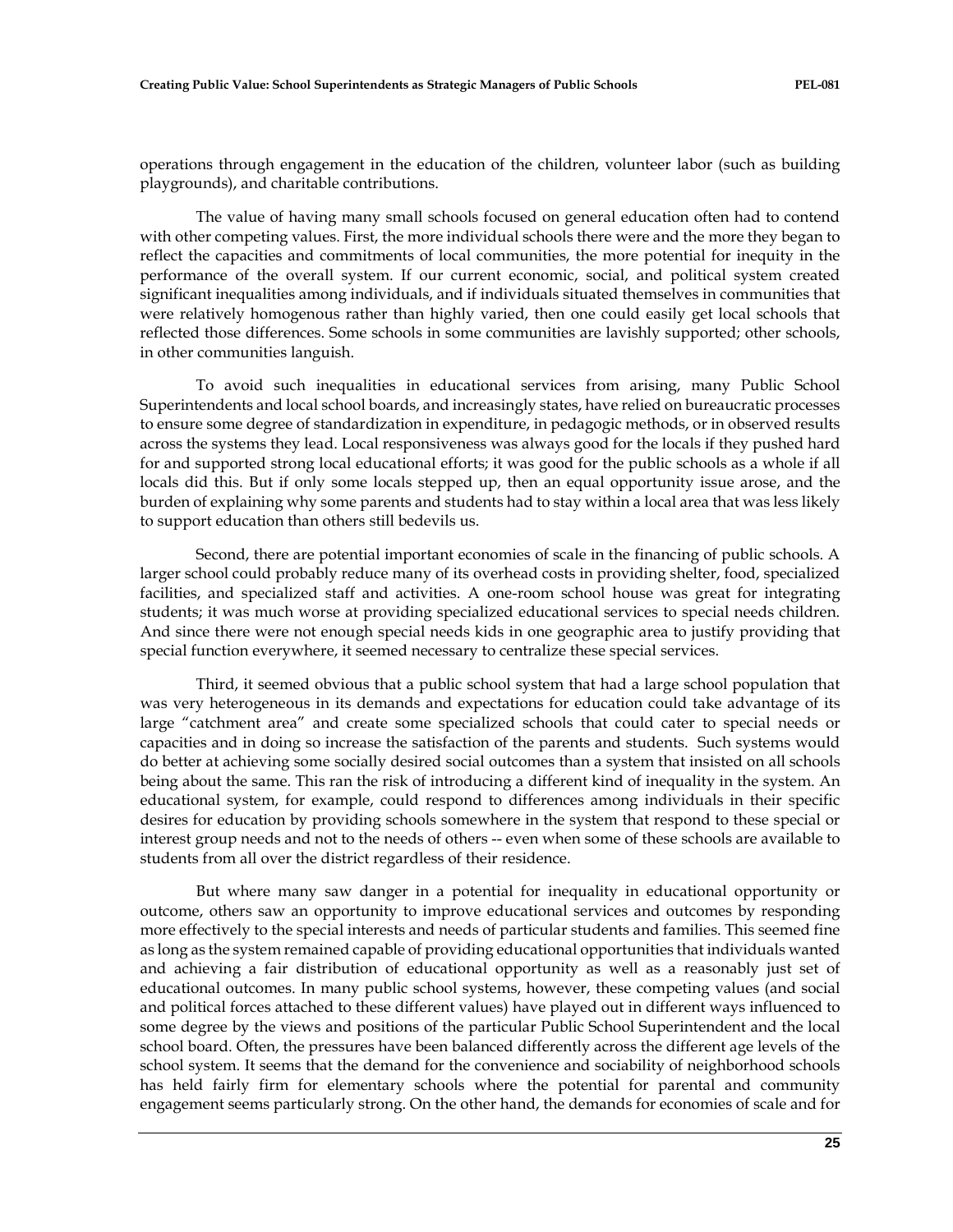specialization regardless of geographic location seem to have advanced more at the middle school, junior high school and high school levels. This reflects, we think, the recognition that middle school, junior high and high school students are more independent than elementary school students, and they are prepared for a more impersonal educational system. They also demand a wider set of activities and opportunities than elementary school students.

We make these observations about the principles for organizing the set of public schools to make two particular points. First, the specific production processes to be deployed in particular schools depends a great deal on what particular segment of the school aged population that a school is serving, and the aims that have been set for that school. This is not just the difference between an elementary school and a middle school or junior high school. It is also the difference between an elementary school that has 70% of its students eligible for school lunch programs in an unsafe neighborhood and one that has no students eligible for the school lunch in a neighborhood that has not had a gun shot fired in over a decade. It is also the difference between a high school that is struggling to keep its students safe, engaged, and prepared for a demanding economic market, on one hand, and one that is focusing on increasing the fraction of students that will go to elite colleges and universities, on the other. This may be particularly true if we determined to get equally good results from schools in these different circumstances. Given that students show up with different readiness and needs, it is almost certainly true that achieving equally satisfying results will not require the same educational processes and resources but something that differs. Providing exactly the same educational services to everyone will likely not necessarily reduce inequality in outcomes.

Second, the overall performance of the set of public schools, not only on individual academic achievement but on the aggregate shape of academic accomplishments of the population as a whole (e.g. the achievement gap), depends on how the set of public schools intersects with the diverse student populations it seeks to serve. That means that Public School Superintendents have to be worried about creating or allowing certain kinds of differentiation to show up in the educational system even, or perhaps especially, if they are interested in achieving more equal educational outcomes. In thinking about that, they might have to give special attention to issues about how the least well-off rather than the average or the relatively well-off are faring in the system.

Third, even though public schools are serving the lion's share of school aged children across the nation's school communities, they are not a monopoly. They are always competing to some degree both for parental support for the public schools and for citizen and taxpayer support for the public schools. It is important for Public School Superintendents and local school boards to keep track of their "market share" among all parents and students and to keep track of how many and what kinds of parents and students are leaving the public system for the private system or other public systems. Indeed, one way to understand why Public School Superintendents are moving towards more "choice" for parents (and in doing so, undermining to some degree the idea of "neighborhood schools" as a social and political gathering points for local communities) is precisely because they feel they have to do this to compete for parental and public support for public schools. Figuring out how to accommodate the demand for parental and student choice while continuing to pursue the broader purposes of education in general, and public education in particular is one of their biggest challenges.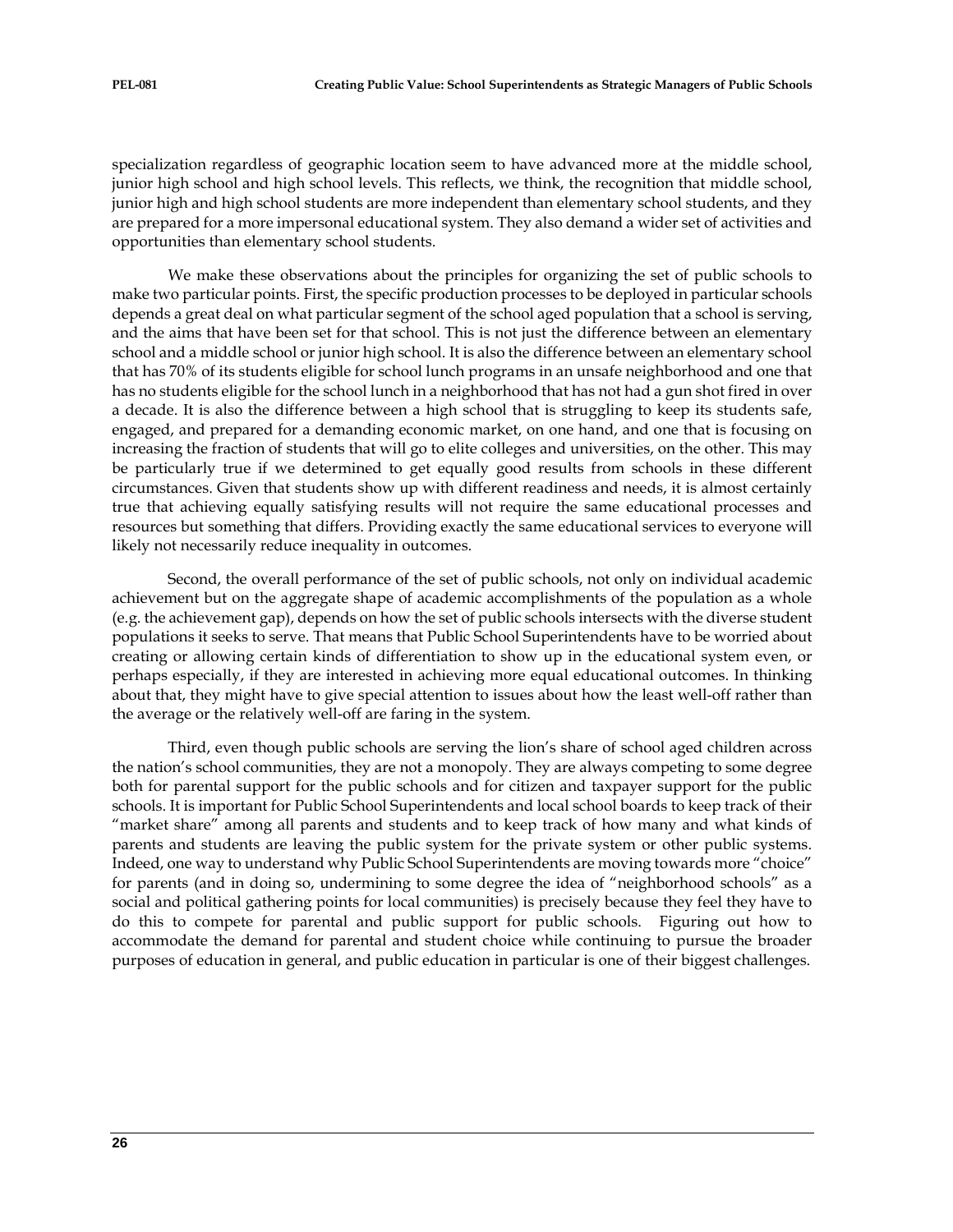

**Figure 4: Production Process/Value Chain: Public School System**

**Figure 4** presents an abstract, graphic image of a Public School Superintendent managing a set of publicly financed, publicly managed public schools.

It is tempting to think that the Public School Superintendent's problem is to get all those particular schools performing at a high level. That is certainly part of his or her challenge. But as we have seen so much in the past decade, that neither means using their administrative powers to preserve all these schools nor to get them to behave all in the same way. They can use their administrative powers to try to drive certain consistent principles and methods throughout the system as a whole. But one of those important general principles might be (somewhat paradoxically) to insist on high levels of accomplishment with respect to educational goals and on the importance of being creative and adapting to both local conditions and different individual students as well as following one or more standardized curricula and pedagogic approaches. That, in turn, can result in very significant changes both in the population of public schools (with some of them being closed for poor performance) and in the ways that particular public schools decide to operate as well as how they position themselves in the parent and student market for enrollment in particular public schools.

One very important management implication flows from the fact that the set of public schools being managed by the Public School Superintendents and the way that they are slicing into the overall school aged population is changing significantly over time. In the old days when students were assigned to attend schools that were near to them and the schools serving those students remained the same, it was possible to observe whether the school was improving or worsening over time. One could count on the population being served by that school to be about the same from year to year.

Today, when students choose schools, and where some schools close and re-open as well as where the public school options have expanded to include publicly chartered schools, the connection between a particular school and a particular population has often been broken. This makes it harder to compare the performance of schools over time because the population the school is serving may have changed radically. The movement of the highest achieving 20% of students from a low performing school to a higher performing school can make it seem as though the old school's performance was deteriorating rapidly and the new school's performance was increasing dramatically when actually nothing much had changed in each school's ability to promote the academic development of their students.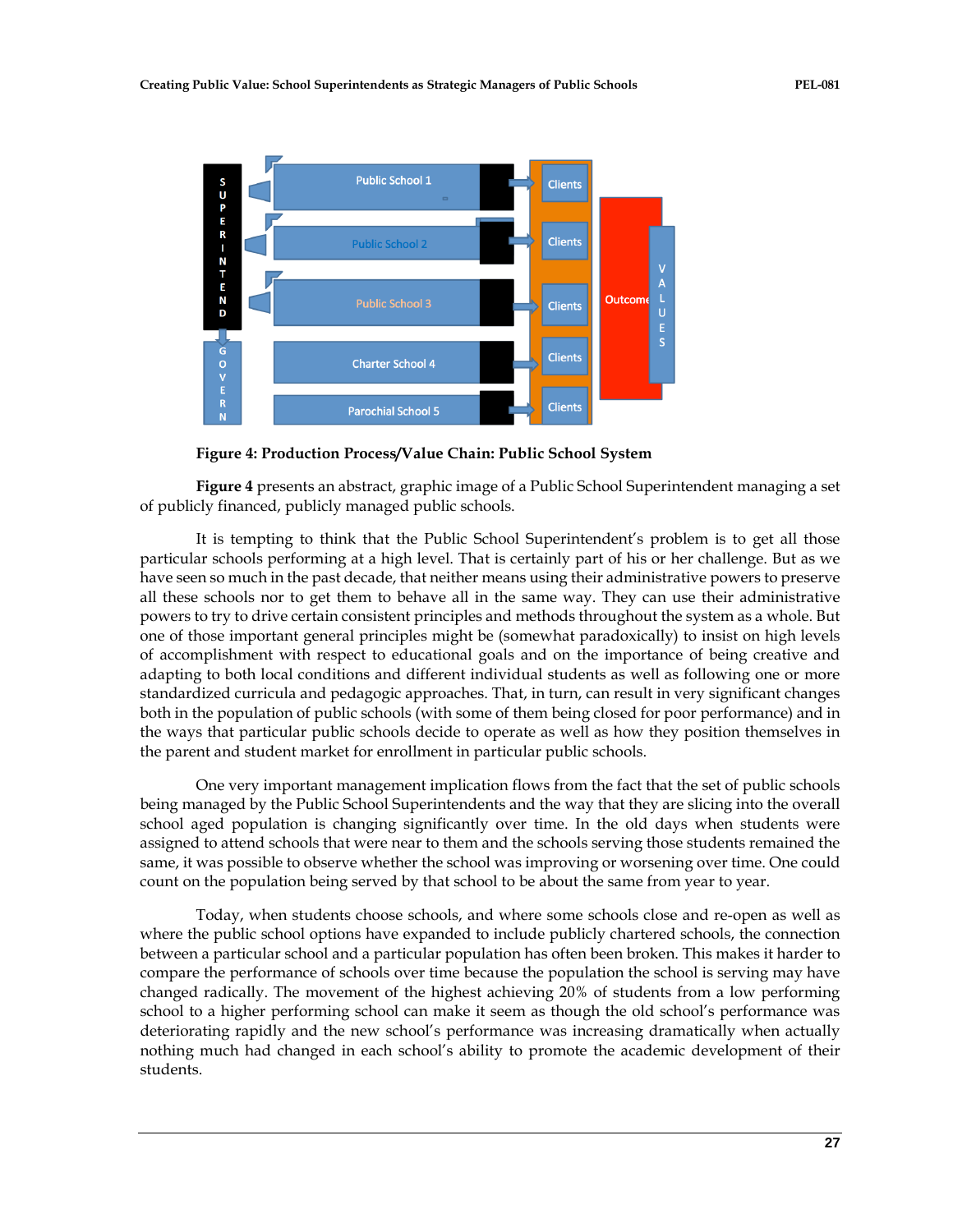This means that the more we move away from assigning students to neighborhood schools to allowing students to go to the schools they choose, the more we will have to shift our measures of the performance of both schools and the school system to *individual student records observed over time --* as opposed to simply aggregate changes in the performance of school populations that have shown up in particular schools over time, as has been the practice. That may very well be an important improvement because it will focus attention on how each school, and the school system as a whole, advances the academic achievement of each individual in the school system.

Note that the collective desire to track improvements in the performance of each student in the system is a bit different than the individual parental desire to advance the performance of their particular children. What will come to the fore is the capacity of the system to serve both those who are well positioned in the society and those who are not – an important measure of the overall effectiveness and justice of the public school system.

# *The Strategic Role of Innovation in Improving Performance*

The concepts and figures set out above present a simple, abstract account of the production process that converts valuable assets to valuable results. As such, they are templates that a Public School Superintendent could use to begin diagnosing the production processes that the schools in the system are currently using to produce results in individual schools and how that is accumulating to performance across the whole system. Perhaps, most importantly, they can outline the targets of efforts to improve the performance of the schools and the system: the process of reengineering that system for improved value production. The search for improved performance has to start with a key observation. As a practical matter, Public School Superintendents do not usually have the opportunity to design the public school system they manage from scratch. They inherit a system that has been built over the years.

The good news associated with this fact is there are many things that do not have to be built from the ground up. There are existing facilities. There is a trained staff. There are established routines that guide teachers and students through the school day, ensure their safety, and get them fed. There is often a specific curriculum and pedagogy and a counseling system. And so on.

The bad news is this: to the degree that the current operations and activities of the public schools are failing to deliver on their minimum goals, or (more ambitiously) to the degree that better methods exist for achieving desired educational outcomes than are now being used in the school system, then Public School Superintendents will have to find ways to alter the existing production system. This means that they have to (at least occasionally and to some degree) *engage in experimentation and innovation if they want to improve the performance of the system on any given dimension of public value.*

Public School Superintendents often find themselves caught in a bind. On one hand, they feel responsible for "superintending" the on‐going operations of the schools they direct and control. That role seems to require them simply to support the continuing operation of a well-designed, high performing machine. All they have to do is run a certain amount of tension and accountability and a certain amount of support for behavior that is well known and reliable in producing desired results. The challenge is to keep the machine lubricated and running not to re-engineer it.

On the other hand, they are responsible for finding ways to improve the performance of the school system as a whole and the particular public schools within that system. As noted above, to improve performance, one has to make a change of some kind that could, with more or less uncertainty, be expected to improve performance on some dimension of public value to be produced by the public school system.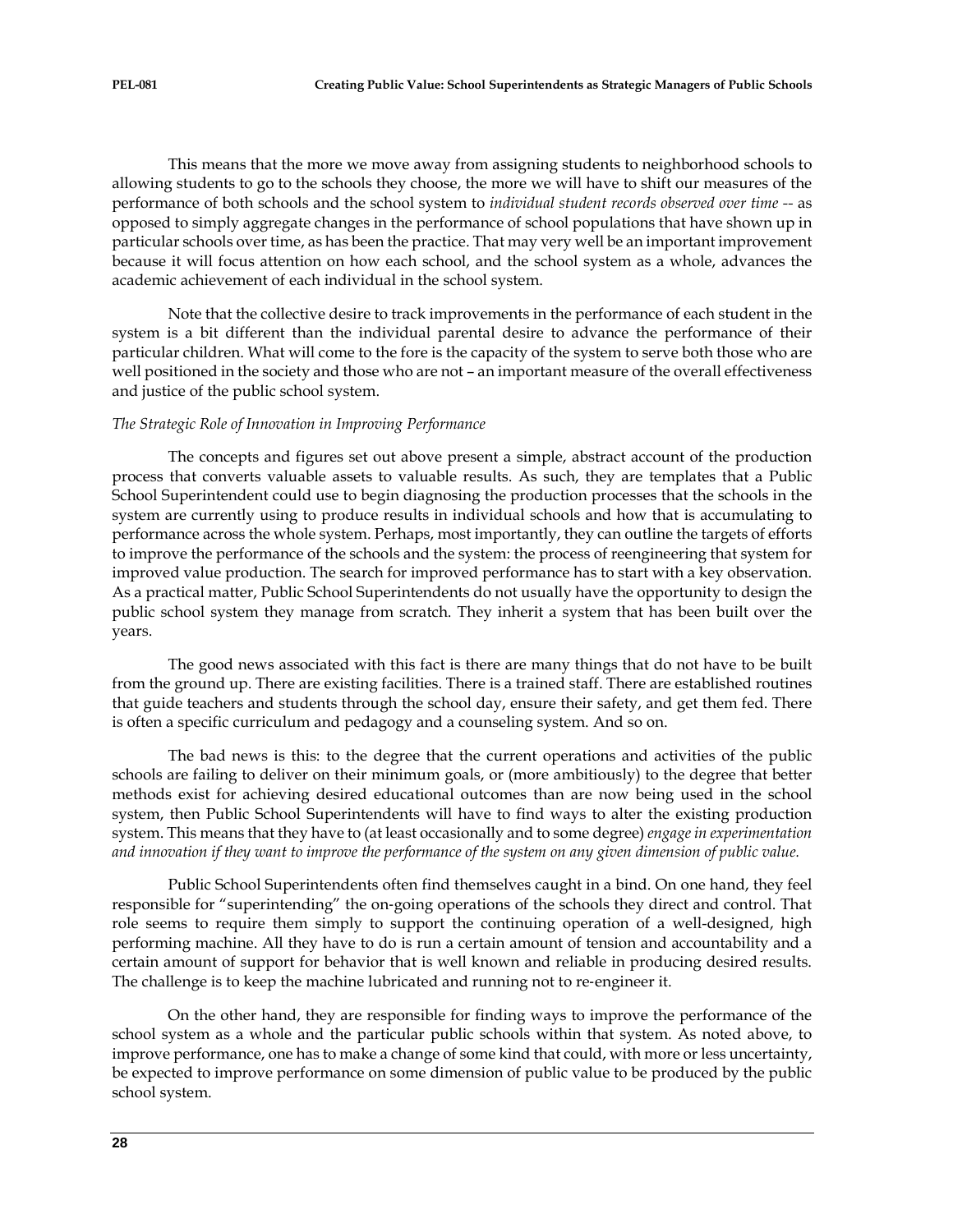The fact that there is always some degree of uncertainty associated with instigating a change creates a serious problem for public managers. The public as a whole does not want its public managers to gamble with tax dollars, nor with the lives of those they are pledged to help. They would prefer certainty in the choices that are made. That is what they hoped they were getting when they hired educational experts to be their Public School Superintendents. They wanted someone who could see a path through to improved performance without any risk.

#### *The Innovators Dilemma*

The simple fact of the matter, however, is that all innovations require some degree of risk. That risk can be denominated in the good or harm that the change does to people affected by the change relative to what they could have had if the innovation had not been tried. (We can call this the *substantive* or *public value risk*, and it is ethically the most important risk to consider.) The risk can also be reckoned in terms of the impact of the innovation on the Public School Superintendent's personal reputation. (We can call this the *reputational risk*, and while it is not as important ethically as the public value risk, it will and should be closely calculated.) Finally, there is what could be described as the *risk of potential damage (or gain) to the credibility of the idea that is being essayed and the organization that is attempting it*. Often, the balance of these risks causes Public School Superintendents (and other public managers) to avoid undertaking innovations at all.

Of course, if Public School Superintendents chose not to innovate at all – if they chose instead to operate as caretaker managers of the public schools for which they were responsible – then there would be no chance that the schools they led could improve or that they would be able to help other schools find paths to improvement. So, most Public School Superintendents will introduce some innovations as marks of their leadership – something that can improve the performance of their school system and can bolster their reputations as imaginative and creative leaders.

But they will also usually find ways to reduce the risks. They will support pilot projects rather than commit themselves to a system wide innovation. They will wait for other school systems to do something so that they can use that success as a legitimating factor for "trying it here." In short, they will keep the total number and scale of the innovations they launch at a relatively low rate to keep from overwhelming the system or creating chaos. And for the most part, that is what the political authorizers and those who work in the school want. They would like a high performing status quo with a few innovative ideas to embellish the overall success of the system rather than innovations that disrupt that status quo in order to significantly improve its performance.

#### *The Strategic Calculation of Risk*

How much risk a Public School Superintendent can or should take on in the leadership of the public school system depends a bit on the individual skills and temperaments of those who occupy the office. There are individuals who will take on a great deal of risk even in situations where it is not well warranted. And there are others who will resist no matter how dire and urgent the need for innovation seems to be. And both will have a story about why their approach is best in the circumstances.

But the magnitude of the risk that could and should be undertaken properly depends more on the situations that the Public School Superintendents face rather than their personalities or temperaments. If the performance of the system is bad and deteriorating, then there might be no choice other than to try to dramatically increase the rate of innovation, hoping that that will cause performance to improve. If the local body politic believes that urgent action is required, then again, more rather than less innovation may be called for. On the other hand, if things are going well, it may be hard to gin up support for innovations even if they hold significant promise for improving performance. There is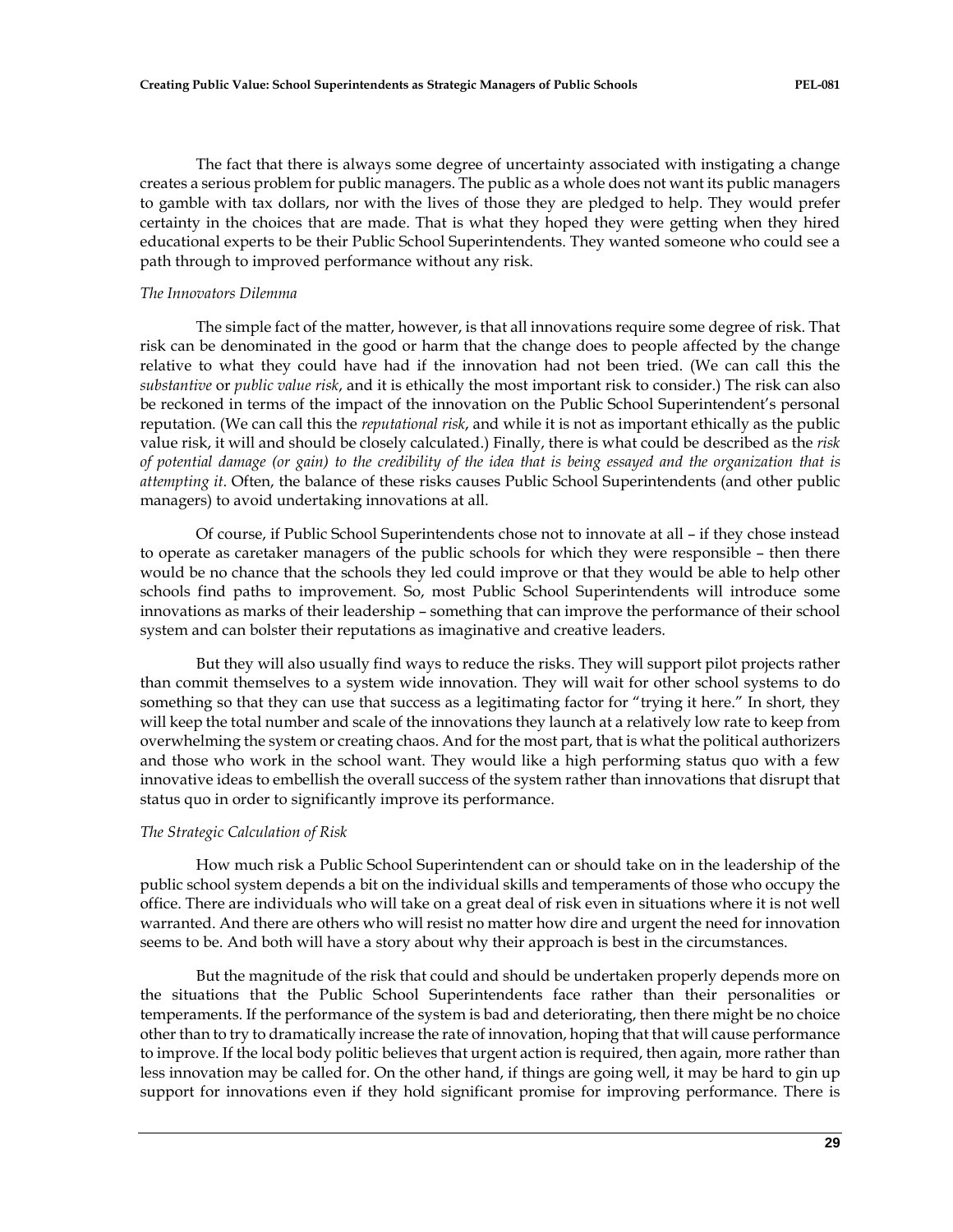wisdom in the ideas that necessity is the mother of invention and that good management often requires one to "make maximum use of a minimal crisis." From this point of view, what is important about managers is that they have good judgment in assessing how much need and opportunity exists in their local environment for innovations and which among the ones they could pursue will have the largest impact on their educational objectives.

## *Different Kinds of Innovations*

Innovations can come in many different sizes and kinds. One could introduce an innovation in the math curriculum in the third grade. Or, one could introduce an innovation in how teachers would be compensated or evaluated. Or, one could introduce new measures of student achievement that captured improvements in capacities for problem solving or working effectively in groups as well as academic proficiency. Or, one could adopt a new policy or practice designed to increase the engagement of parents in the education of their children. Or one could introduce a new disciplinary or security system designed to maintain a safe and orderly environment within the schools. Or, one could introduce a new menu designed to reduce obesity. Or, most ambitiously of all, one might try to create a culture and a set of administrative systems inside the school that would support both highly individualized instruction for each student and an organization that was capable of continuous learning through experimentation and evaluation. The list is as varied as capacities for human imagination can make it.

To some, the sheer variety of possible innovations is a problem in itself. It is easy to get distracted by the many different possibilities. That is why authors like David C. Cohen and Richard Elmore emphasize and re-emphasize the importance of staying focused on what he describes as "the instructional core"- the interactions among teachers and students and content through academic tasks designed to promote student learning. Every problem of improvement, as Cohen has declared, encompasses as problem of instruction, and vice versa.

No doubt, there is great wisdom contained in that view. We have all seen way too many innovative efforts that took a huge amount of time and energy and either failed to change much in the instructional core or altered it in a negative way. If our principal goal is to improve educational outcomes for students (broadly or narrowly defined), it is both necessary and sufficient that proposed changes in individual public schools, classrooms, and teachers reach into the instructional core in a way that can improve performance. Therefore, all ideas about how to improve schools must eventually have a story about how the student experience of the instructional core will change.

But it does no disservice to this key point to suggest that there are innovations that can be made in the organization and operation of individual schools and school systems that could have important effects on the instructional core. In trying to locate and evaluate possible innovations in the operational capacity of individual schools or public school systems, let's start with the instructional core at the level of an individual public school. Then we will build out from that sharp focus to innovations that might widen our picture of what is happening in the instructional core as individual students engage in learning experiences and build up to some important innovations that can be considered at the level of the public school system as a whole. We will need to stay focused, however, on the important question of exactly how we imagine a particular innovation might improve educational outcomes and/or other important values in the operations of schools. And a key step in that process is locating particular innovations in school and system level production processes. **Table 4** sets out some common types of innovations considered in contemporary discussions about how best to improve the educational system.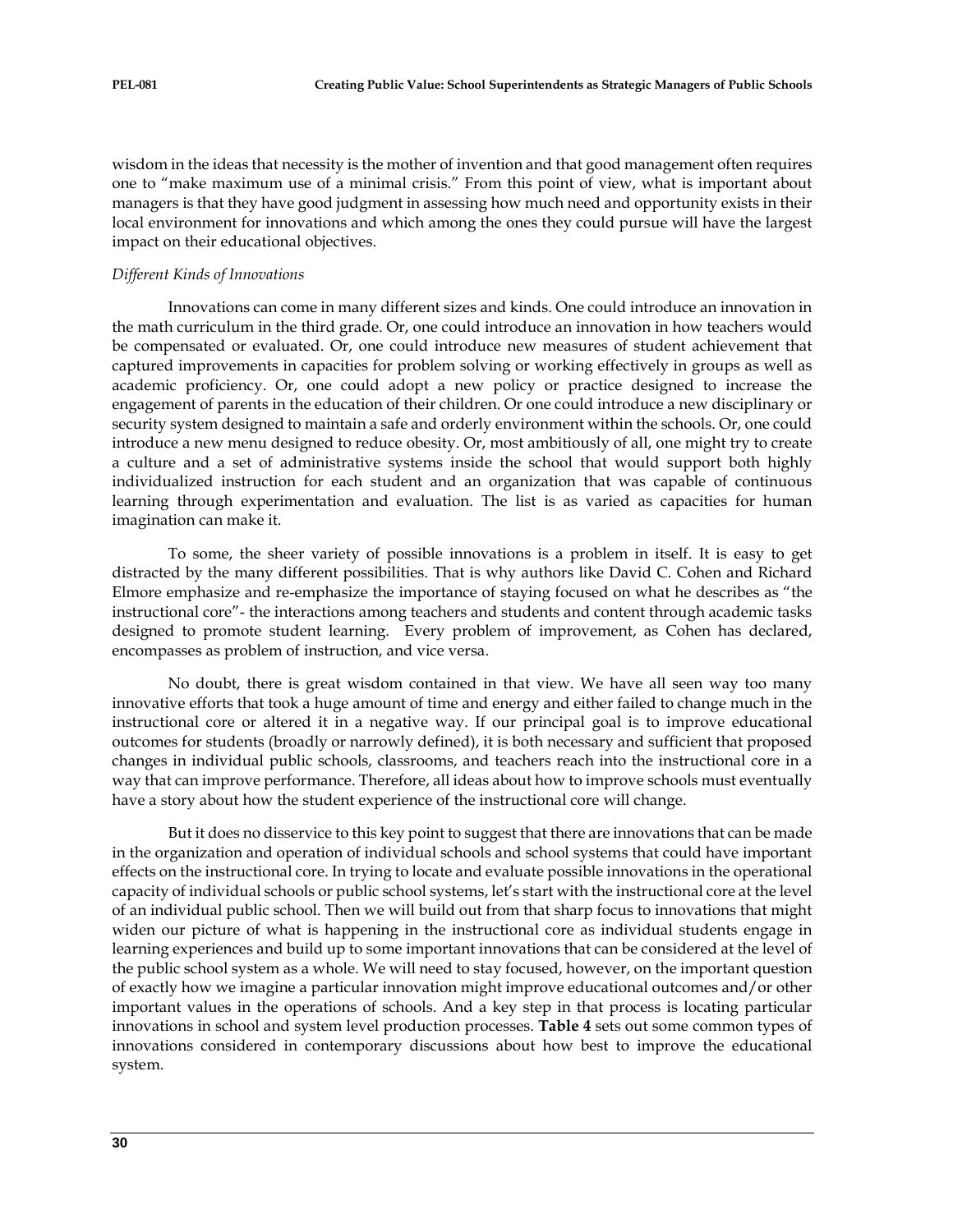## **Table 4: Innovations in Practices and Methods at the School Level**

- 1. Establishing a Culture of High Expectations (Area 2)
- 2. Innovations in Content and Pedagogy (Area 1)
- 3. Technological Aids to Instruction Individualized Instruction (Area 1)
- 4. Supports to Teachers Trying to Make These Changes (Area 2)
- 5. Changing Processes and Measures for Teacher Evaluation (Area 2)
- 6. Adding New Tests and Assessments of Student Learning and Development (Area 5)
- 7. Adding Specialized Services for Students (Area 4)
- 8. Enriching Education with Arts and Physical Exercise (Area 3)
- 9. Strengthening Social Relationships Within the School (Area 2)
- 10. Engaging individual Parents and Community in Education of Students (Area 8)
- 11. Engaging Community Institutions in Out of School Instructional Experience (Area 8)
- 12. Creating Local School Governance Processes (Area 7)
- 13. Coaching and Preparing School Level Leadership (Area 6)

Each of these particular school level interventions could, of course, be managed at the level of the public school system as well as each individual school. But in practice there are some innovations that will be made at the system level as well as the school level. Indeed, one of the most important decisions made at the level of the public school system as a whole is how much autonomy will be granted to individual schools in exchange for a different kind of accountability than has been traditional in public bureaucratic systems. **Table 5** offers a set of innovations that many often describe as belonging as the level of the system:

# **Table 5: Innovations in Practices and Methods at the System Level**

- 1. Articulating the values and prioritizing the goals and objects of the public schools (Area 1)
- 2. Helping articulate and define "the good" in practices and behaviors in the instructional core (Area 1)
- 3. Creating new measurement systems to recognize the public value being created (Area 1)
- 4. Offering new educational products and services (Area 2)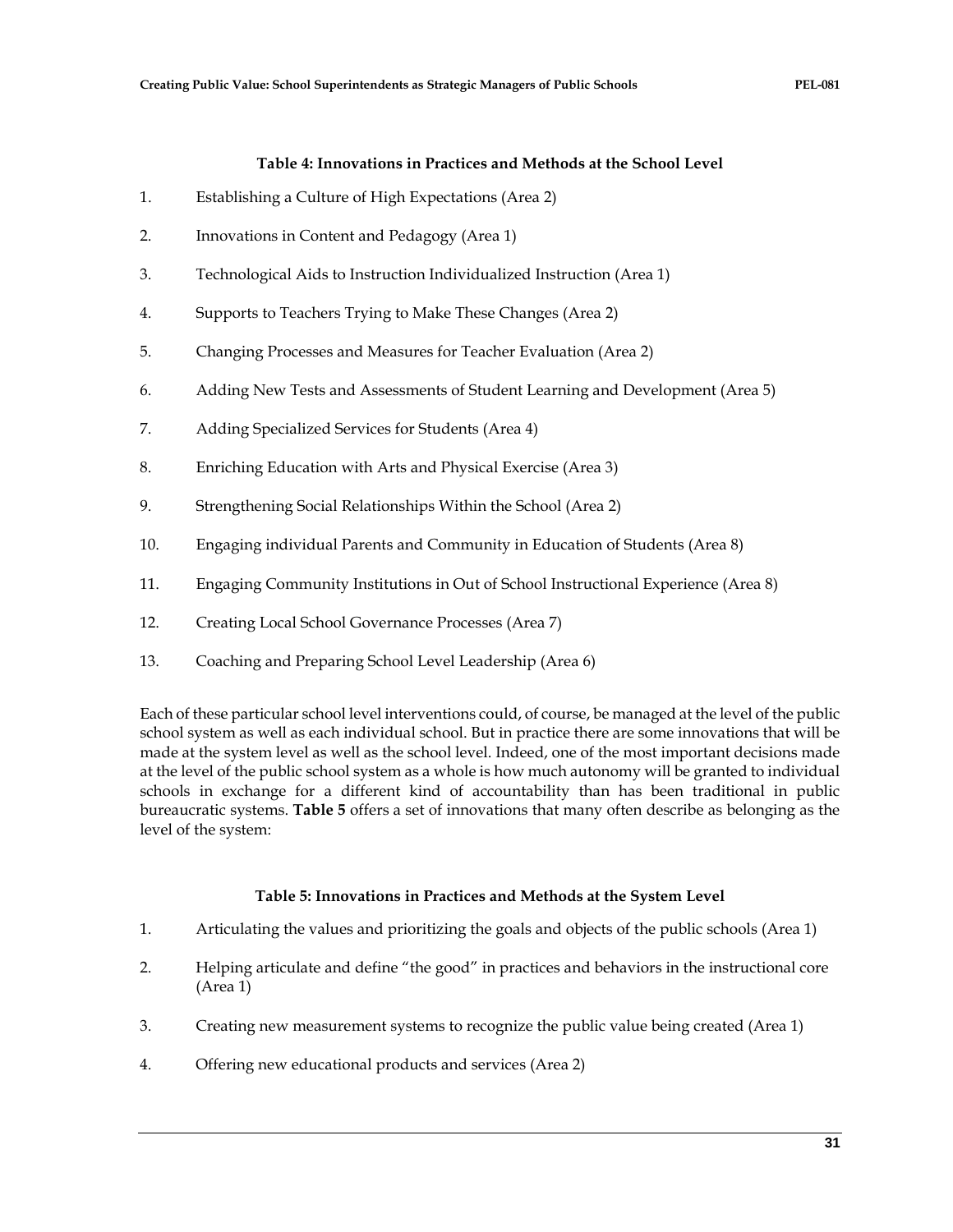- 5. Delegating increased authority and responsibility to principals who lead individual schools (Area 4)
- 6. Providing support to principals who take on more responsibility of leading their schools (Area 4)
- 7. Creating mechanisms for teachers to share knowledge and innovations and capturing and helping make institutional such knowledge and innovation (Area 2)
- 8. Negotiating labor contracts embodying innovations in teacher evaluation and pay (Area 3)
- 9. Creating processes that use metrics for internal accountability and learning (Area 3)
- 10. Shifting the financing of schools to reflect differences in socio-economic status (Area 3)
- 11. Changing the system that distributes children across schools (Area 5)
- 12. Changing processes of external accountability and consultation to enhance legitimacy and support in the local polity (Area 7)
- 13. Mobilizing government agencies and community resources in support of coherent responses to student and school and community needs (Area 8)

Each of these innovations carries its own opportunities and risks. They require different levels and kinds of efforts from those leading schools or school systems. Some will take more time and money to carry to fruition and become a routinized part of the school or school system's activities. Some involve the creation of effective working relationships across boundaries of authority and accountability. Some require mobilization of effort from those whom school leaders do not directly control. Some produce relatively narrow and certain results while others have effects that spread across the system with large but unknown consequences. Some will force changes in other parts of the school or the system production system and those can be either positive or negative. Some will require leadership from the top and others more leadership from below or even outside the school or school system. A fundamental task of a Public School Superintendent is to decide how many of these little boats or great ships he or she will launch in a coordinated and purposeful effort to enhance the performance of the schools they lead on all dimensions of public value.

To see where these innovations might fit into the overall production system of schools and school systems and how they might be related to one another, we have located the different kinds of innovations in the figures below that represent the value chain at the school and system level.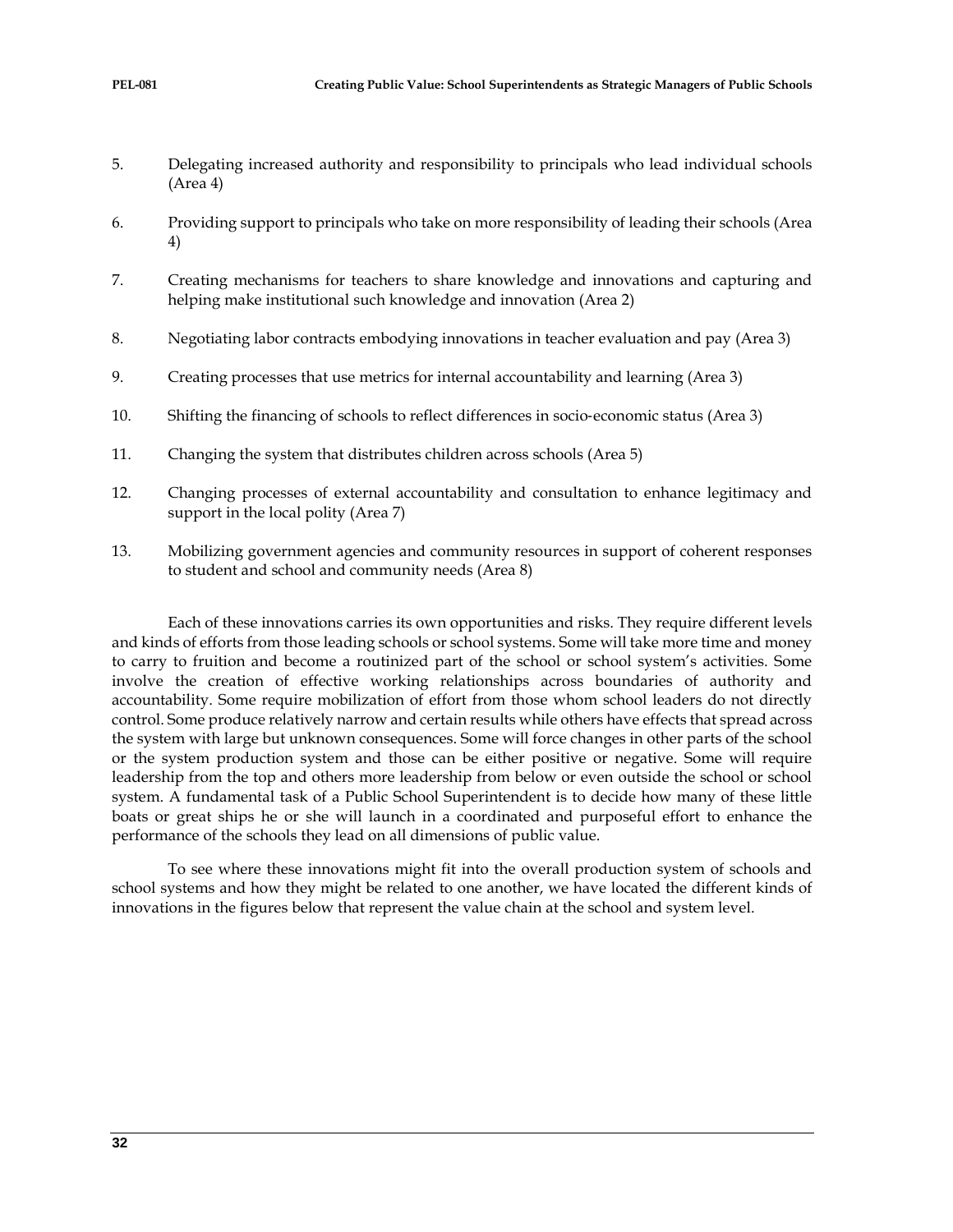

**Figure 5: Innovations in Production Process: Individual School Level**



**Figure 6: Innovations in Production Process: Public School System Level**

# **Conclusion: The Practical Use of the Strategic Triangle**

The Public School Superintendent has a great deal of latent potential to shape the performance of the nation's educational system. The degree to which that potential will be tapped depends on the values, motivations, skills, and practical judgment of those individuals who fill these posts. While these jobs might appear to be largely administrative/quasi political jobs encumbered by extensive, intense public scrutiny, they are, in fact, great platforms for what Harvard Professor Monica Higgins would describe as intrapreneurial efforts. But those who use these jobs for intrapreneurship face significant risks associated with innovation and change.

The purpose of this note has been to introduce you to a particular form of analysis designed to help leaders of public agencies create value from those positions. It is symbolized by what we call the Strategic Triangle, which is represented in **Figure 7**.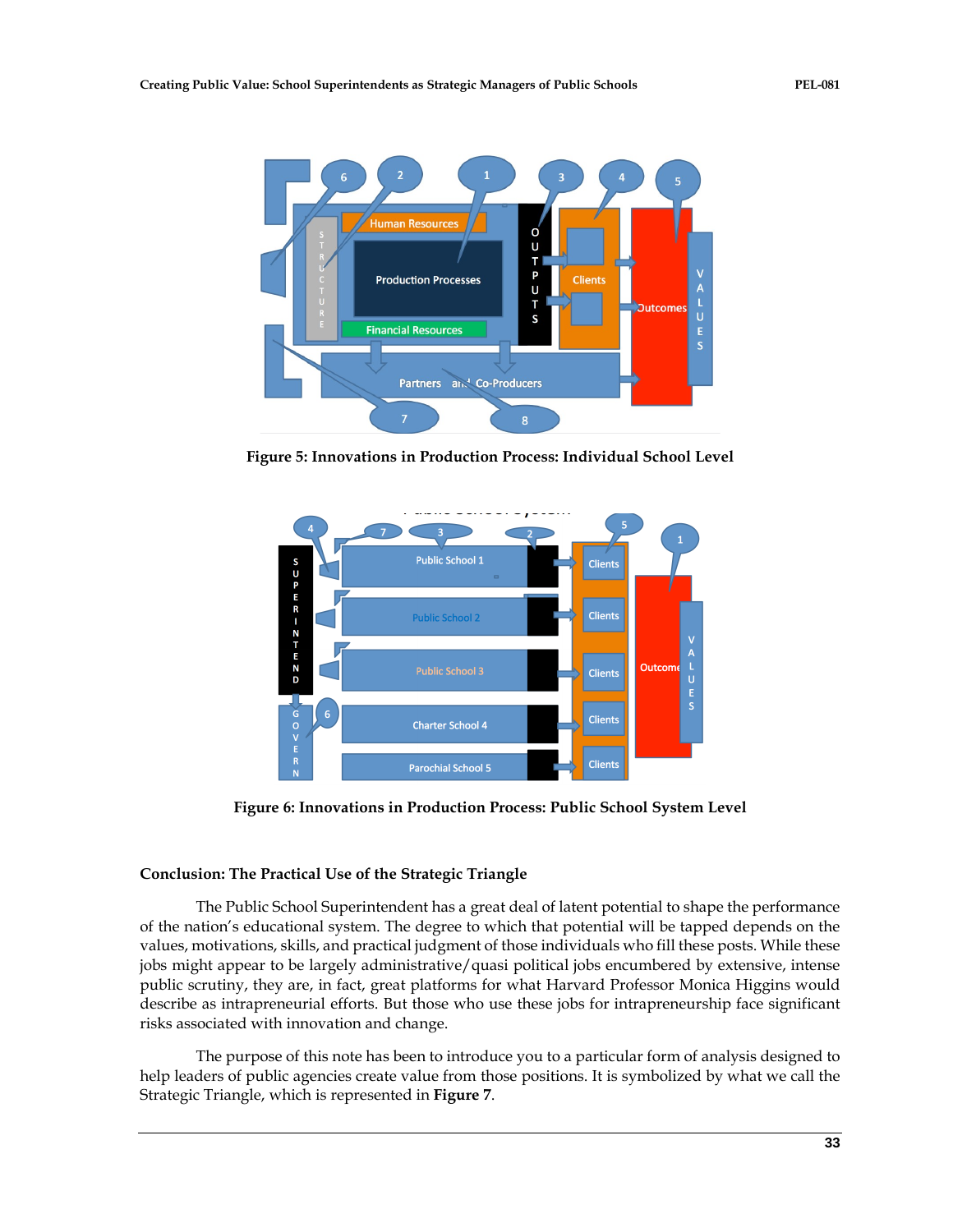

**Figure 7: The Strategic Triangle**

That form of analysis invites leaders to assess the particular environments in which they are operating with an eye to three important questions:

- What is the public value I am trying to create?
- What authorizes and supports my efforts to produce that value?
- What operational capacity must I build and deploy to produce the desired results?

The concept is in itself not very difficult. All it says is that in order for some initiative to be worth undertaking, it has to be valuable, authorizeable, and doable. Hardly rocket science! The tough challenge, however, is to line up all three of these elements for a particular initiative in a particular location. The challenge is to make sure one has touched all three bases, not just one or two. It does little good to have an important public value in mind with no way to build support or capacity to achieve it. It does little good to have support for doing something if it has no value. And it is awful to fail in producing a valuable and supportable goal because one could not figure out how to produce the desired result.

By providing a framework for interrogating the environment in which one is operating, imagining where improvements might be made, and testing those ideas for value and practical feasibility, the concept of strategic management – embodied in the Strategic Triangle – can help a person with a value-creating imagination find a relatively safe path towards improvement and toward innovation. The strategic triangle as a way of thinking can both show opportunities and constraints. But it will not do this automatically. It depends on developing the will and skill to use it in concrete circumstances.